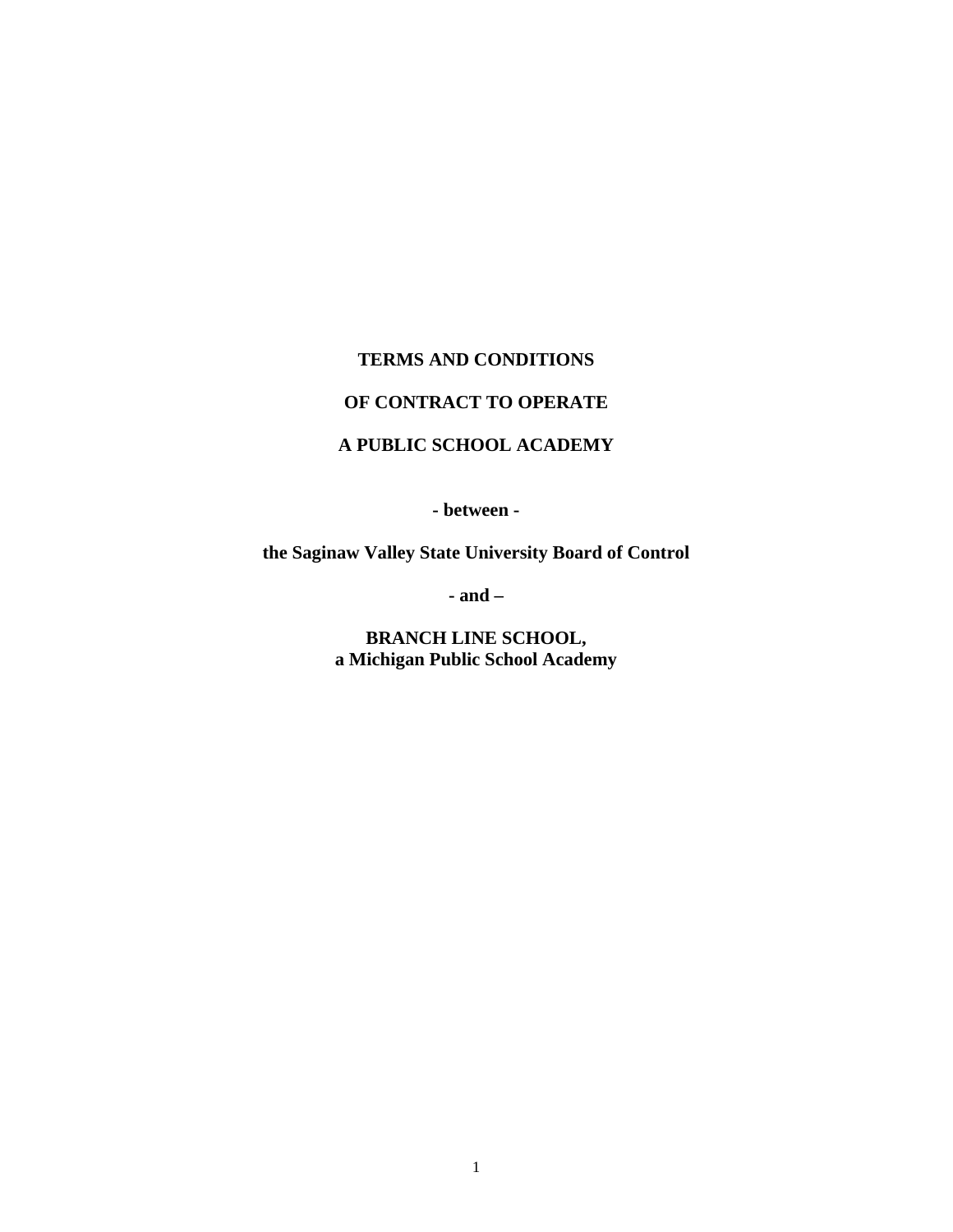# **TABLE OF CONTENTS**

| Section 1.1.<br>Section 1.2.<br>Section 1.3.<br>Section 2.1.<br>Method of Selection, Length of Term, and Number of Members<br>Method for Monitoring Academy's Compliance with Applicable<br>Section 2.2.<br>Law and Performance of its Targeted Educational Outcomes3<br>Section 2.3.<br>Reimbursement for University Board Services Associated with<br>Section 2.4.<br>Third Party Subpoenas and Freedom of Information Act<br>Section 2.5.<br>Section 2.6.<br>Section 2.7.<br>REQUIREMENT THAT ACADEMY ACT SOLELY<br>Section 3.1.<br>Section 3.2.<br>Section 3.3.<br>Section 3.4.<br>Section 3.5.<br>Section 3.6.<br><b>ARTICLE IV</b><br>Section 4.1.<br>Section 5.1.<br>Section 5.2.<br><b>ARTICLE VI</b><br>Section 6.1.<br>Section 6.2.<br>Section 6.3.<br>Section 6.4.<br>Section 6.5.<br>Section 6.6.<br>Section 6.7.<br>Section 6.8.<br>Section 6.9.<br>Section 6.10. | <b>ARTICLE I</b>   |  |
|--------------------------------------------------------------------------------------------------------------------------------------------------------------------------------------------------------------------------------------------------------------------------------------------------------------------------------------------------------------------------------------------------------------------------------------------------------------------------------------------------------------------------------------------------------------------------------------------------------------------------------------------------------------------------------------------------------------------------------------------------------------------------------------------------------------------------------------------------------------------------------|--------------------|--|
|                                                                                                                                                                                                                                                                                                                                                                                                                                                                                                                                                                                                                                                                                                                                                                                                                                                                                |                    |  |
|                                                                                                                                                                                                                                                                                                                                                                                                                                                                                                                                                                                                                                                                                                                                                                                                                                                                                |                    |  |
|                                                                                                                                                                                                                                                                                                                                                                                                                                                                                                                                                                                                                                                                                                                                                                                                                                                                                |                    |  |
|                                                                                                                                                                                                                                                                                                                                                                                                                                                                                                                                                                                                                                                                                                                                                                                                                                                                                | <b>ARTICLE II</b>  |  |
|                                                                                                                                                                                                                                                                                                                                                                                                                                                                                                                                                                                                                                                                                                                                                                                                                                                                                |                    |  |
|                                                                                                                                                                                                                                                                                                                                                                                                                                                                                                                                                                                                                                                                                                                                                                                                                                                                                |                    |  |
|                                                                                                                                                                                                                                                                                                                                                                                                                                                                                                                                                                                                                                                                                                                                                                                                                                                                                |                    |  |
|                                                                                                                                                                                                                                                                                                                                                                                                                                                                                                                                                                                                                                                                                                                                                                                                                                                                                |                    |  |
|                                                                                                                                                                                                                                                                                                                                                                                                                                                                                                                                                                                                                                                                                                                                                                                                                                                                                |                    |  |
|                                                                                                                                                                                                                                                                                                                                                                                                                                                                                                                                                                                                                                                                                                                                                                                                                                                                                |                    |  |
|                                                                                                                                                                                                                                                                                                                                                                                                                                                                                                                                                                                                                                                                                                                                                                                                                                                                                |                    |  |
|                                                                                                                                                                                                                                                                                                                                                                                                                                                                                                                                                                                                                                                                                                                                                                                                                                                                                |                    |  |
|                                                                                                                                                                                                                                                                                                                                                                                                                                                                                                                                                                                                                                                                                                                                                                                                                                                                                |                    |  |
|                                                                                                                                                                                                                                                                                                                                                                                                                                                                                                                                                                                                                                                                                                                                                                                                                                                                                | <b>ARTICLE III</b> |  |
|                                                                                                                                                                                                                                                                                                                                                                                                                                                                                                                                                                                                                                                                                                                                                                                                                                                                                |                    |  |
|                                                                                                                                                                                                                                                                                                                                                                                                                                                                                                                                                                                                                                                                                                                                                                                                                                                                                |                    |  |
|                                                                                                                                                                                                                                                                                                                                                                                                                                                                                                                                                                                                                                                                                                                                                                                                                                                                                |                    |  |
|                                                                                                                                                                                                                                                                                                                                                                                                                                                                                                                                                                                                                                                                                                                                                                                                                                                                                |                    |  |
|                                                                                                                                                                                                                                                                                                                                                                                                                                                                                                                                                                                                                                                                                                                                                                                                                                                                                |                    |  |
|                                                                                                                                                                                                                                                                                                                                                                                                                                                                                                                                                                                                                                                                                                                                                                                                                                                                                |                    |  |
|                                                                                                                                                                                                                                                                                                                                                                                                                                                                                                                                                                                                                                                                                                                                                                                                                                                                                |                    |  |
|                                                                                                                                                                                                                                                                                                                                                                                                                                                                                                                                                                                                                                                                                                                                                                                                                                                                                |                    |  |
|                                                                                                                                                                                                                                                                                                                                                                                                                                                                                                                                                                                                                                                                                                                                                                                                                                                                                |                    |  |
|                                                                                                                                                                                                                                                                                                                                                                                                                                                                                                                                                                                                                                                                                                                                                                                                                                                                                |                    |  |
|                                                                                                                                                                                                                                                                                                                                                                                                                                                                                                                                                                                                                                                                                                                                                                                                                                                                                | <b>ARTICLE V</b>   |  |
|                                                                                                                                                                                                                                                                                                                                                                                                                                                                                                                                                                                                                                                                                                                                                                                                                                                                                |                    |  |
|                                                                                                                                                                                                                                                                                                                                                                                                                                                                                                                                                                                                                                                                                                                                                                                                                                                                                |                    |  |
|                                                                                                                                                                                                                                                                                                                                                                                                                                                                                                                                                                                                                                                                                                                                                                                                                                                                                |                    |  |
|                                                                                                                                                                                                                                                                                                                                                                                                                                                                                                                                                                                                                                                                                                                                                                                                                                                                                |                    |  |
|                                                                                                                                                                                                                                                                                                                                                                                                                                                                                                                                                                                                                                                                                                                                                                                                                                                                                |                    |  |
|                                                                                                                                                                                                                                                                                                                                                                                                                                                                                                                                                                                                                                                                                                                                                                                                                                                                                |                    |  |
|                                                                                                                                                                                                                                                                                                                                                                                                                                                                                                                                                                                                                                                                                                                                                                                                                                                                                |                    |  |
|                                                                                                                                                                                                                                                                                                                                                                                                                                                                                                                                                                                                                                                                                                                                                                                                                                                                                |                    |  |
|                                                                                                                                                                                                                                                                                                                                                                                                                                                                                                                                                                                                                                                                                                                                                                                                                                                                                |                    |  |
|                                                                                                                                                                                                                                                                                                                                                                                                                                                                                                                                                                                                                                                                                                                                                                                                                                                                                |                    |  |
|                                                                                                                                                                                                                                                                                                                                                                                                                                                                                                                                                                                                                                                                                                                                                                                                                                                                                |                    |  |
|                                                                                                                                                                                                                                                                                                                                                                                                                                                                                                                                                                                                                                                                                                                                                                                                                                                                                |                    |  |
|                                                                                                                                                                                                                                                                                                                                                                                                                                                                                                                                                                                                                                                                                                                                                                                                                                                                                |                    |  |
|                                                                                                                                                                                                                                                                                                                                                                                                                                                                                                                                                                                                                                                                                                                                                                                                                                                                                |                    |  |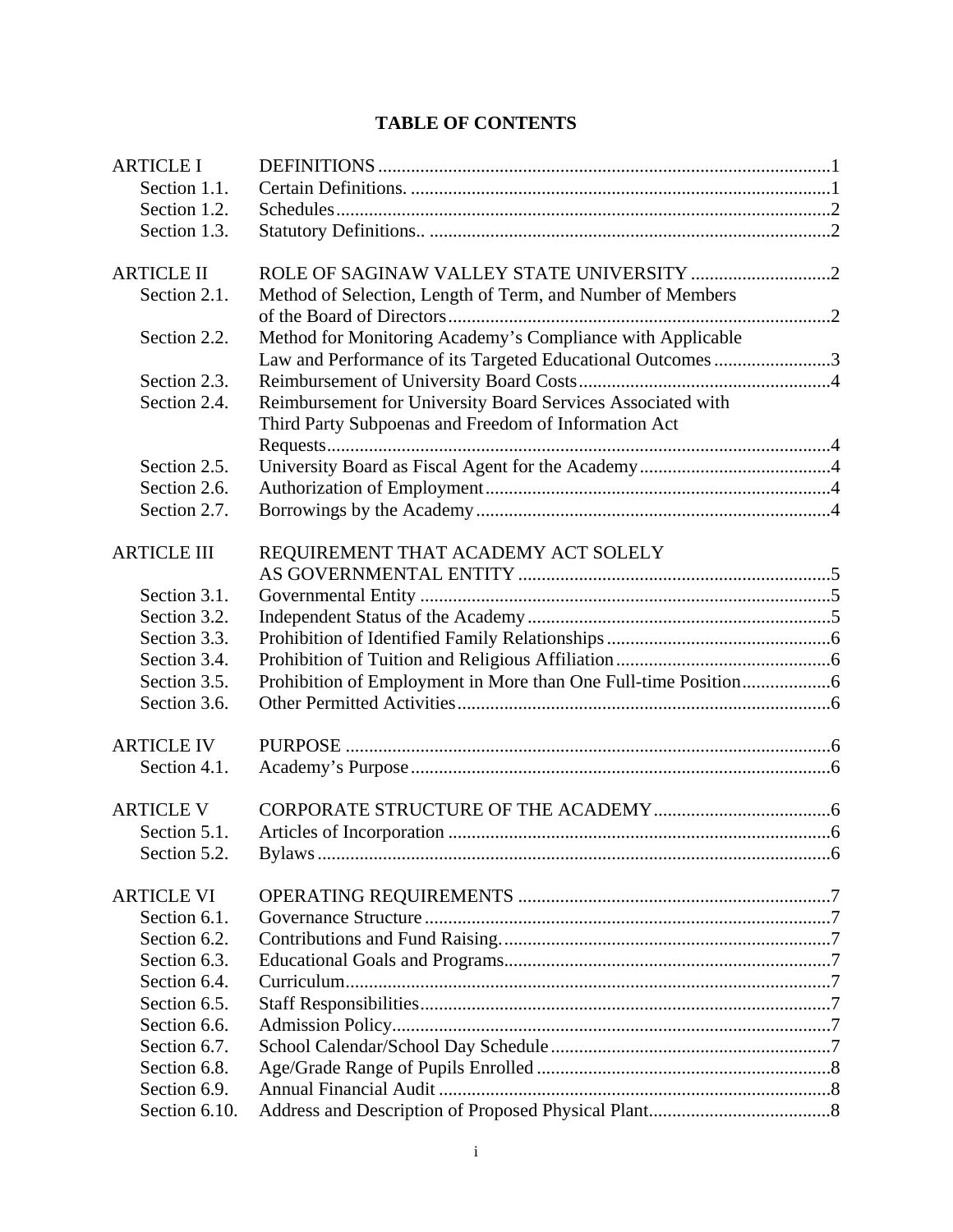| Section 6.11.       |                                                                 |  |
|---------------------|-----------------------------------------------------------------|--|
| Section 6.12.       |                                                                 |  |
| Section 6.13.       |                                                                 |  |
| Section 6.14.       |                                                                 |  |
| Section 6.15.       |                                                                 |  |
| Section 6.16.       |                                                                 |  |
| Section 6.17.       |                                                                 |  |
| Section 6.18.       |                                                                 |  |
| Section 6.19.       | Prohibition of Employment in More than One Full-time Position12 |  |
| <b>ARTICLE VII</b>  | COMPLIANCE WITH THE CODE AND OTHER LAWS 12                      |  |
| Section 7.1.        |                                                                 |  |
| Section 7.2.        |                                                                 |  |
| Section 7.3.        |                                                                 |  |
| Section 7.4.        |                                                                 |  |
| Section 7.5.        |                                                                 |  |
| Section 7.6.        |                                                                 |  |
| Section 7.7.        |                                                                 |  |
| Section 7.8.        |                                                                 |  |
| Section 7.9.        |                                                                 |  |
| Section 7.10.       |                                                                 |  |
| Section 7.11.       |                                                                 |  |
| <b>ARTICLE VIII</b> |                                                                 |  |
| Section 8.1.        |                                                                 |  |
| Section 8.2.        |                                                                 |  |
| Section 8.3.        |                                                                 |  |
| <b>ARTICLE IX</b>   |                                                                 |  |
| Section 9.1.        |                                                                 |  |
| Section 9.2.        |                                                                 |  |
| Section 9.3.        |                                                                 |  |
| Section 9.4.        |                                                                 |  |
| Section 9.5.        |                                                                 |  |
| <b>ARTICLE X</b>    |                                                                 |  |
| Section 10.1.       |                                                                 |  |
| Section 10.2.       |                                                                 |  |
| Section 10.3.       |                                                                 |  |
| <b>ARTICLE XI</b>   |                                                                 |  |
| Section 11.1.       | Saginaw Valley State University Faculty Employment in the       |  |
|                     |                                                                 |  |
| Section 11.2.       | The Academy Faculty Appointment to Saginaw Valley State         |  |
|                     |                                                                 |  |
| Section 11.3.       |                                                                 |  |
| Section 11.4.       |                                                                 |  |
| Section 11.5.       |                                                                 |  |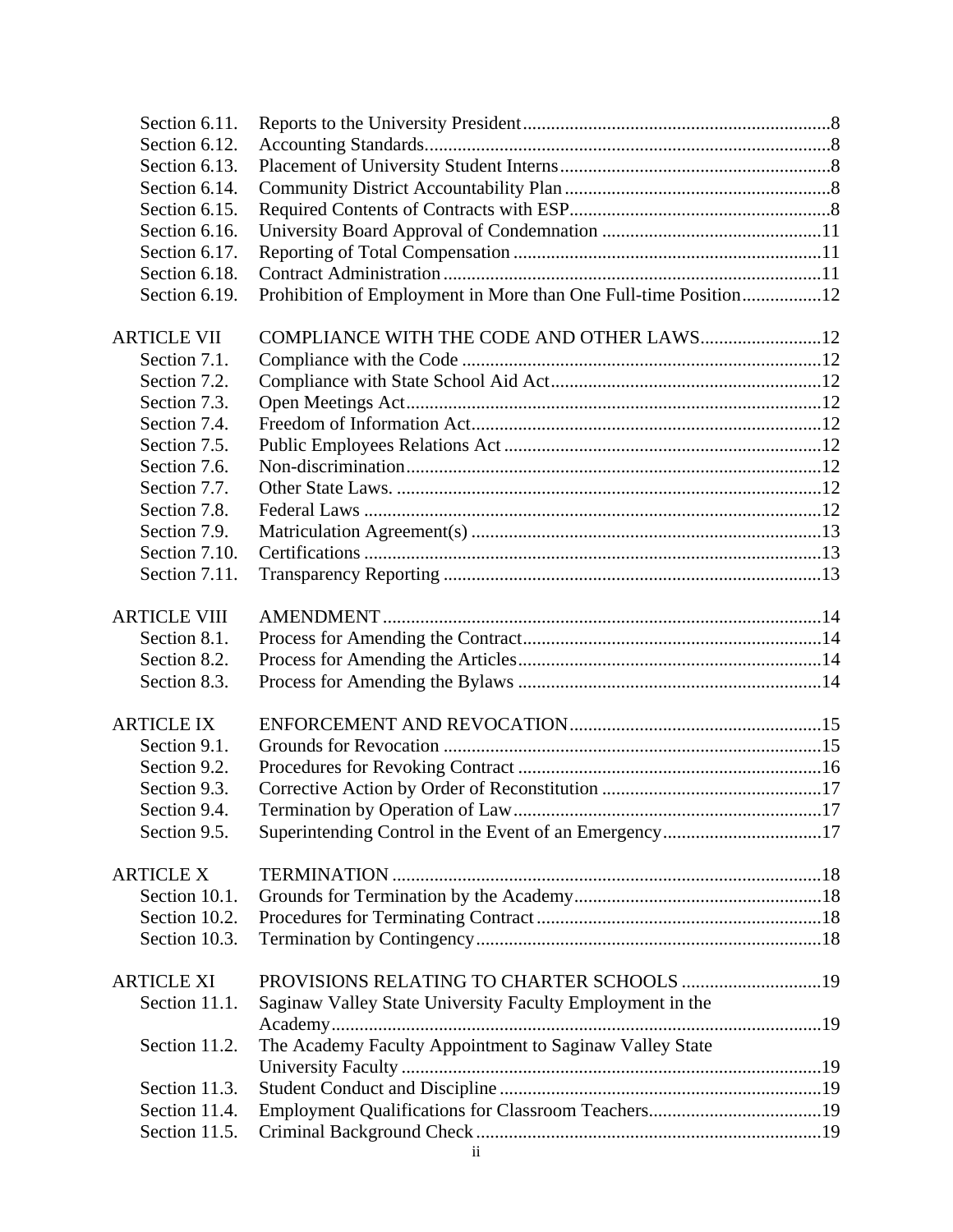| Section 11.6.      |                                                                           |  |
|--------------------|---------------------------------------------------------------------------|--|
| Section 11.7.      |                                                                           |  |
| Section 11.8.      |                                                                           |  |
| Section 11.9.      |                                                                           |  |
|                    |                                                                           |  |
|                    |                                                                           |  |
|                    |                                                                           |  |
|                    |                                                                           |  |
| <b>ARTICLE XII</b> |                                                                           |  |
| Section 12.1.      |                                                                           |  |
| Section 12.2.      |                                                                           |  |
| Section 12.3.      |                                                                           |  |
| Section 12.4.      |                                                                           |  |
|                    |                                                                           |  |
|                    |                                                                           |  |
| Section 13.1.      |                                                                           |  |
| Section 13.2.      |                                                                           |  |
| Section 13.3.      |                                                                           |  |
| Section 13.4.      |                                                                           |  |
| Section 13.5.      |                                                                           |  |
| Section 13.6.      |                                                                           |  |
| Section 13.7.      |                                                                           |  |
| Section 13.8.      |                                                                           |  |
| Section 13.9.      |                                                                           |  |
|                    |                                                                           |  |
|                    |                                                                           |  |
|                    |                                                                           |  |
|                    |                                                                           |  |
|                    | Section 13.14. University Board General Policies on Charter Schools Shall |  |
|                    |                                                                           |  |
|                    |                                                                           |  |
|                    |                                                                           |  |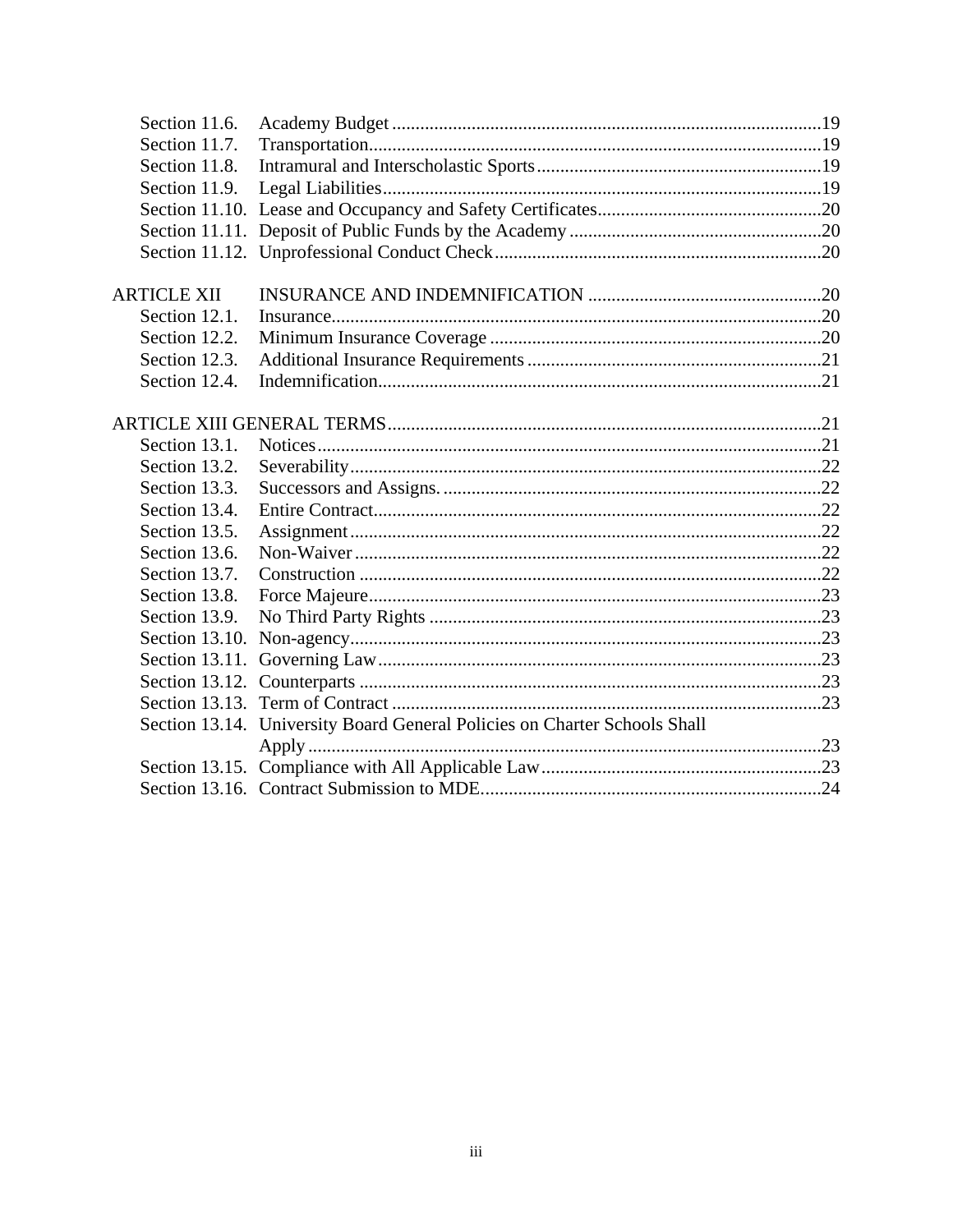#### **TERMS AND CONDITIONS OF CONTRACT**

 Pursuant to the Michigan Revised School Code ("Code"), and in particular being Part 6A, Sections 380.501 through and including 380.507 of the Michigan Compiled Laws, and Act No. 416 of the Public Acts of 1994, the Saginaw Valley State University Board of Control ("University Board") grants a contract confirming the status of a public school academy in this State to the Branch Line School (the "Academy"), a Michigan public school academy. The Parties agree that the granting of this Contract is subject to the following terms and conditions, and this Contract is effective as of the 1st day of July 2018.

### **ARTICLE I DEFINITIONS**

Section 1.1. Certain Definitions. For purposes of this Contract, and in addition to the terms defined throughout this Contract, each of the following words or expressions, whenever initially capitalized, shall have the meaning set forth in this section:

- (a) "Academy" means the Michigan non-profit corporation named the Branch Line School, which is established as a public school academy pursuant to this Contract, is located within the Livonia Public Schools in the Wayne RESA.
- (b) "Academy Board" means the Board of Directors of the Branch Line School, each of whom must be a U.S. Citizen to hold office and remain in good standing, and as listed on the University's Board Member List.
- (c) "Accountability Plan" means a Community District accountability plan established, implemented and administered by the State School Reform/Redesign Officer under section 390 of the Code, MCL 380.390.
- (d) "Applicable Law" means all state and federal law applicable to public school academies, including, without limitation, those statutes and regulations set forth in MCLA 380.501 through 507 and the Education Department General Administrative Regulations, being 34 CFR Parts 74, 75, 76, 77, 79, 80, 81, 82, 84, 85, 86, 97, 98, and 99 as such laws and regulations may be amended.
- (e) "Application" means the Phase I and Phase II Application to the Saginaw Valley State University (including all attachments and the executed Assurances page) in which representations were made to the University regarding the program and its operation, which representations were material inducements to the University to grant the Contract.
- (f) "Board Member List" means the University's official document listing the names and terms of each member of the Academy Board appointed by the University, the current list being incorporated into Schedule 13 of this Contract.
- (g) "Authorizing Body" or "Authorizer" means the Saginaw Valley State University Board of Control.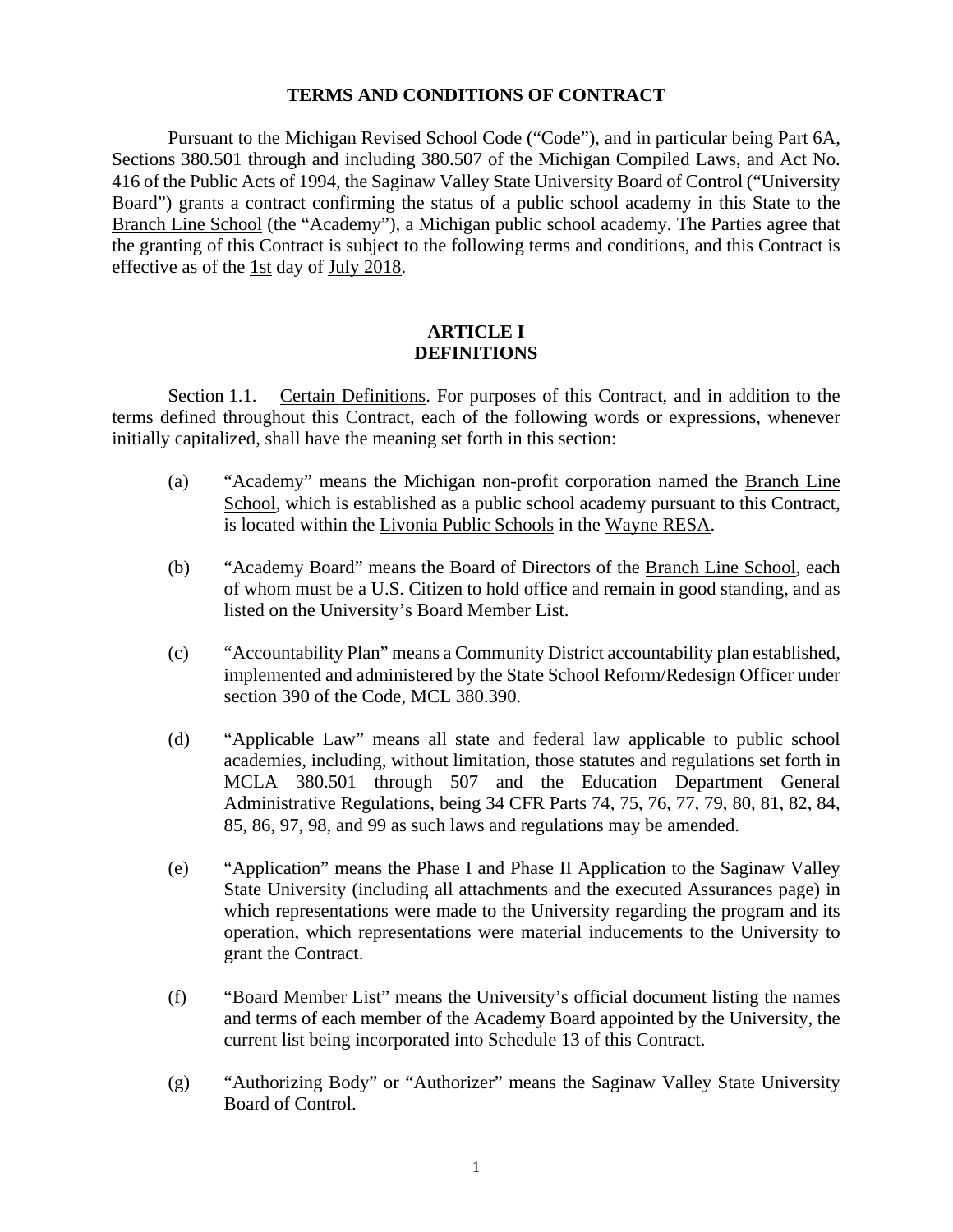- (h) "Code" means the Michigan Revised School Code, Act No. 451 of the Public Acts of 1976, as amended, being Sections 380.1 to 380.1852 of the Michigan Compiled Laws.
- (i) "Community District" means a community school district created under part 5B of the Code, MCL 380.381.
- (j) "Director" means a person who is a member of the Academy Board of Directors.
- (k) "ESP" means the educational service provider contracted by the Academy Board, if any.
- (l) "Policy" means the Policy Statement adopted by resolution of the Saginaw Valley State University Board of Control, as amended from time to time, establishing the method of selection, length of term and number of members of the Academy Board.
- (m) "President" means the President of Saginaw Valley State University and shall also include his/her authorized designee.
- (n) "Relative" means mother, mother-in-law, father, father-in-law, son, son-in-law, daughter, daughter-in-law, sister, sister-in-law, brother, brother-in-law spouse, domestic or same-sex partner.
- (o) "Resolution" means the Resolution of the University Board establishing Branch Line School as a public school academy.
- (p) "University" means Saginaw Valley State University established pursuant to Article 8, sections 4 and 6 of the 1963 Michigan Constitution and MCL 390.711 et seq.
- (q) "University Board" means the Saginaw Valley State University Board of Control.

Section 1.2. Schedules. All schedules to this Contract are part of this Contract and incorporated into this Contract as if fully stated herein.

Section 1.3. Statutory Definitions. Statutory terms defined in the Code and as set forth in applicable law shall have the same meaning in this Contract.

# **ARTICLE II ROLE OF SAGINAW VALLEY STATE UNIVERSITY BOARD OF CONTROL AS AUTHORIZING BODY**

Section 2.1. Method of Selection, Length of Term, and Number of Members of the Board of Directors. The University Board has adopted the Policy providing for the method of selection, length of term, number of members, qualification of members, the procedure for removal of members and the names of the initial Academy Board. The Policy is incorporated into this Contract as Schedule 1 (see Policy Statement part V).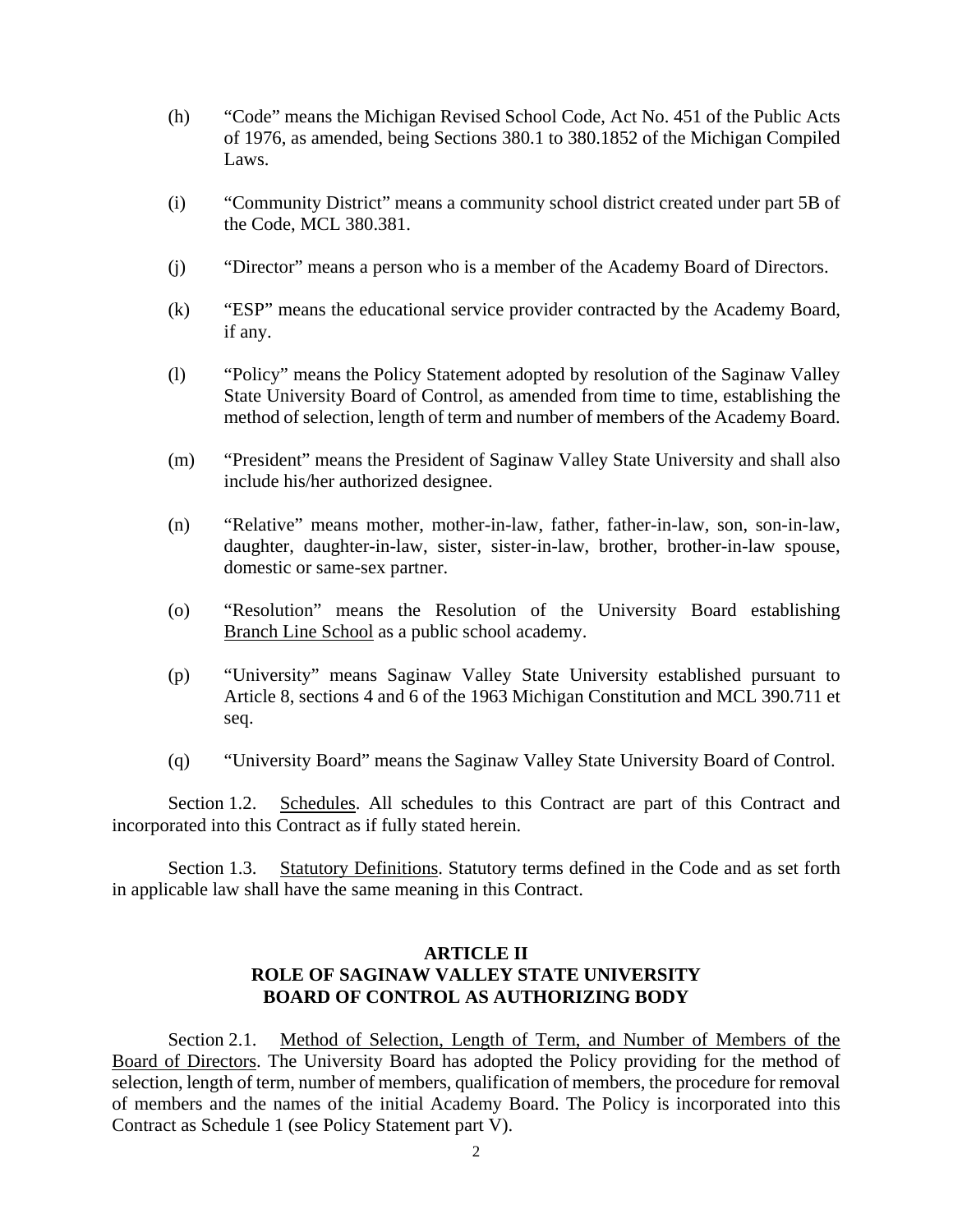Section 2.2. Method for Monitoring Academy's Compliance with Applicable Law and Performance of its Targeted Educational Outcomes. The University Board has the responsibility to oversee the Academy's compliance with the Contract and all Applicable Law. Additionally, the Academy shall be responsible for the following:

- (a) The Academy shall provide the President with (i) a copy of the annual educational report prior to the date required for publication by Applicable Law and submit to the President documentation sufficient to demonstrate the Academy's progress in meeting its educational goals, including with respect to student success on all assessments administered, and (ii) the monthly report required under MCLA 380.552 (20).
- (b) In the event that the President determines that the Academy's educational outcomes are not meeting the targeted educational goals, the University, at its discretion, may require an objective evaluation of student performances by an educational consultant, acceptable to the President. The Academy shall pay for the expense of the evaluation.
- (c) The Academy shall submit audited financial reports, including auditor's management letters and any exceptions noted by the auditors, to the University President. The reports shall be prepared by the Academy's independent auditor and submitted to the President prior to the date by which such audited financial reports must be submitted to the State of Michigan pursuant to Applicable Law.
- (d) The Academy shall provide the President with a copy of the proposed annual budget for the upcoming fiscal year of the Academy no later than July 1.
- (e) The Academy shall provide to the President agendas and notice in advance of all Academy Board meetings and minutes of all Academy Board meetings. All notices of special meetings shall be accompanied by an affidavit that the posting was undertaken in accordance with this Contract, the Academy Board's bylaws and Applicable Law.
- (f) The Academy shall promptly notify the President of correspondence received from the Michigan Department of Education or State Board of Education that requires a formal response and provide a copy of said response.
- (g) The Academy shall immediately report to the President any litigation or formal proceedings alleging a violation or violations of Applicable Law by the Academy, its officers, employees, agents, and/or contractors and/or the ESP, its officers, employees, agents, and/or contractors or subcontractors.
- (h) The Academy shall permit visitation of its facilities and programs at any time by representatives of the University authorized by the President. No advance notice is required.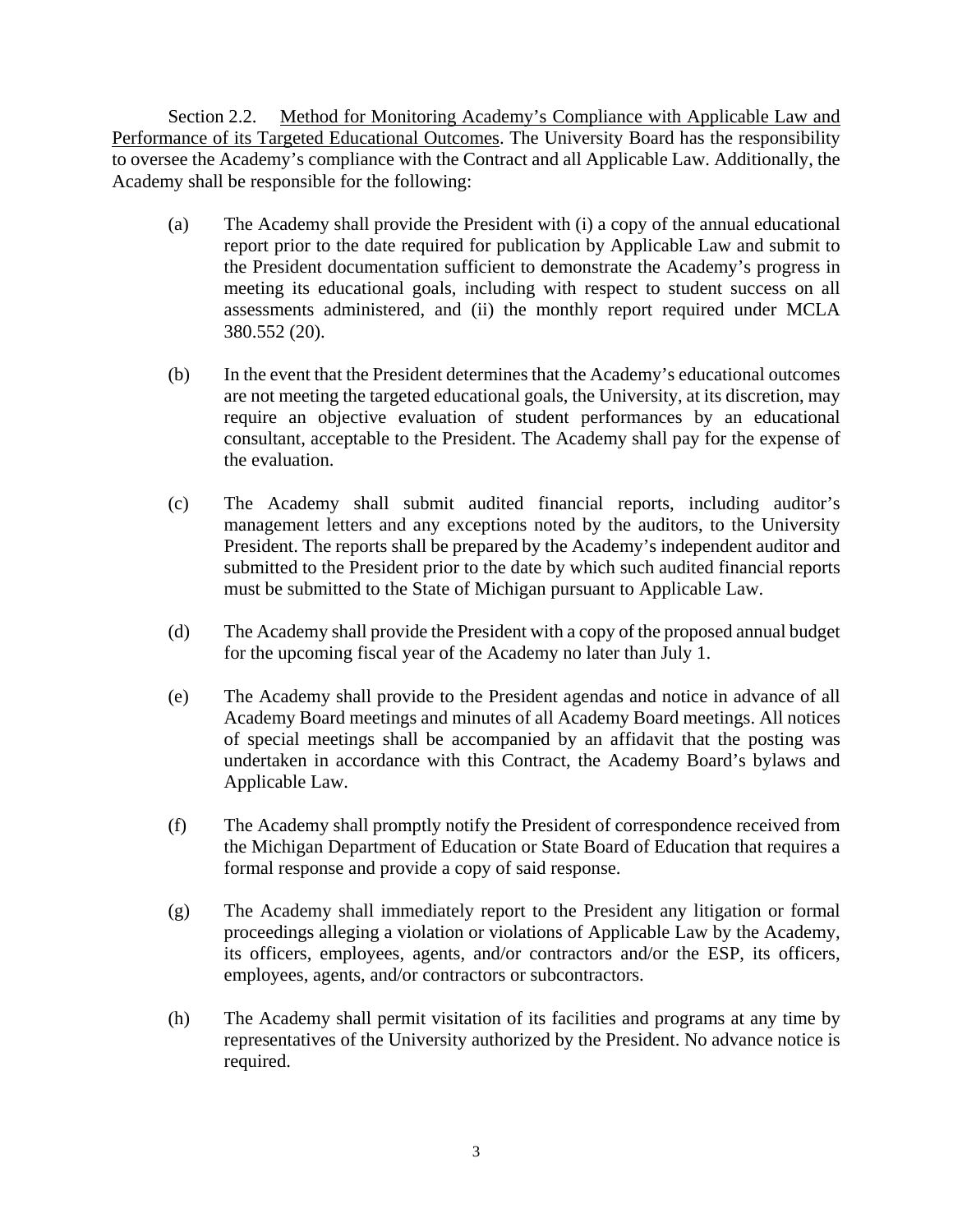- (i) The Academy shall permit examination and/or duplication of any or all records the Academy is required to maintain and/or submit at any time by representatives of the University authorized by the President.
- (j) The Academy shall provide certification of its adoption of such policies as the Academy Board deems reasonable and necessary to discharge its functions and to comply with Applicable law.

Section 2.3. Reimbursement of University Board Costs. The Academy shall pay the University Board an administrative fee to reimburse the University Board for the costs of its execution of its oversight responsibilities. The fee shall be 3% of the state school aid payments received by the Academy. IN NO EVENT SHALL THE COMBINED TOTAL OF COMPENSATION EXPENSES AND FEES PAID BY THE ACADEMY TO THE UNIVERSITY EXCEED 3% OF THE TOTAL SCHOOL AID RECEIVED BY THE ACADEMY IN THE SCHOOL YEAR IN WHICH THE COMPENSATION, FEES, OR EXPENSES ARE CHARGED.

Section 2.4. Reimbursement for University Board Services Associated with Third Party Subpoenas and Freedom of Information Act Requests. If the University Board receives a subpoena from a third party (including the Academy, its counsel, the Academy's ESP or its counsel) demanding the production of Academy documents related to pending litigation or proceedings involving the Academy, the Academy's ESP (or any subcontractor of the ESP or other contractors of the Academy) or any third party, the University Board may charge the Academy for the cost of the services associated with the University Board's response to the subpoena or FOIA request (including actual attorney's fees in fulfilling the request). The parties agree that the Academy may avoid the obligation to pay for services by the University Board associated with such responses by directly producing Academy documents to the requesting party.

Section 2.5. University Board as Fiscal Agent for the Academy. The University Board is the fiscal agent for the Academy. The University shall retain any amount owed to the University by the Academy pursuant to this Contract, provided that the University Board shall retain no more than the total of (a) 3% of each installment for its University Board Costs and (b) the costs associated with responding to a subpoena or FOIA request under Section 2.4 in the event the Academy declines to produce such documents itself. For purposes of this section, the responsibilities of the University, the State of Michigan, and the Academy are set forth in the Fiscal Agent Agreement incorporated herein as Schedule 2.

Section 2.6. Authorization of Employment. The Academy may employ or contract with personnel, in accordance with all state law requirements regarding certification (including certified teachers, administrators, and chief business officials) according to Applicable Law, and qualifications of certain employees of public schools, except that noncertified teachers and/or administrators may be used as permitted by Applicable Law. Academy shall make available to the University for its review all licenses, certifications, and other qualifications of Academy personnel required by law, and shall undertake or cause to be undertaken all criminal background and unprofessional conduct checks required by applicable law.

Section 2.7. Borrowings by the Academy. The Academy shall not incur indebtedness or borrow money except in accordance with applicable law and with the prior approval of the University. It is the Academy's obligation to provide the University with sufficient notice and time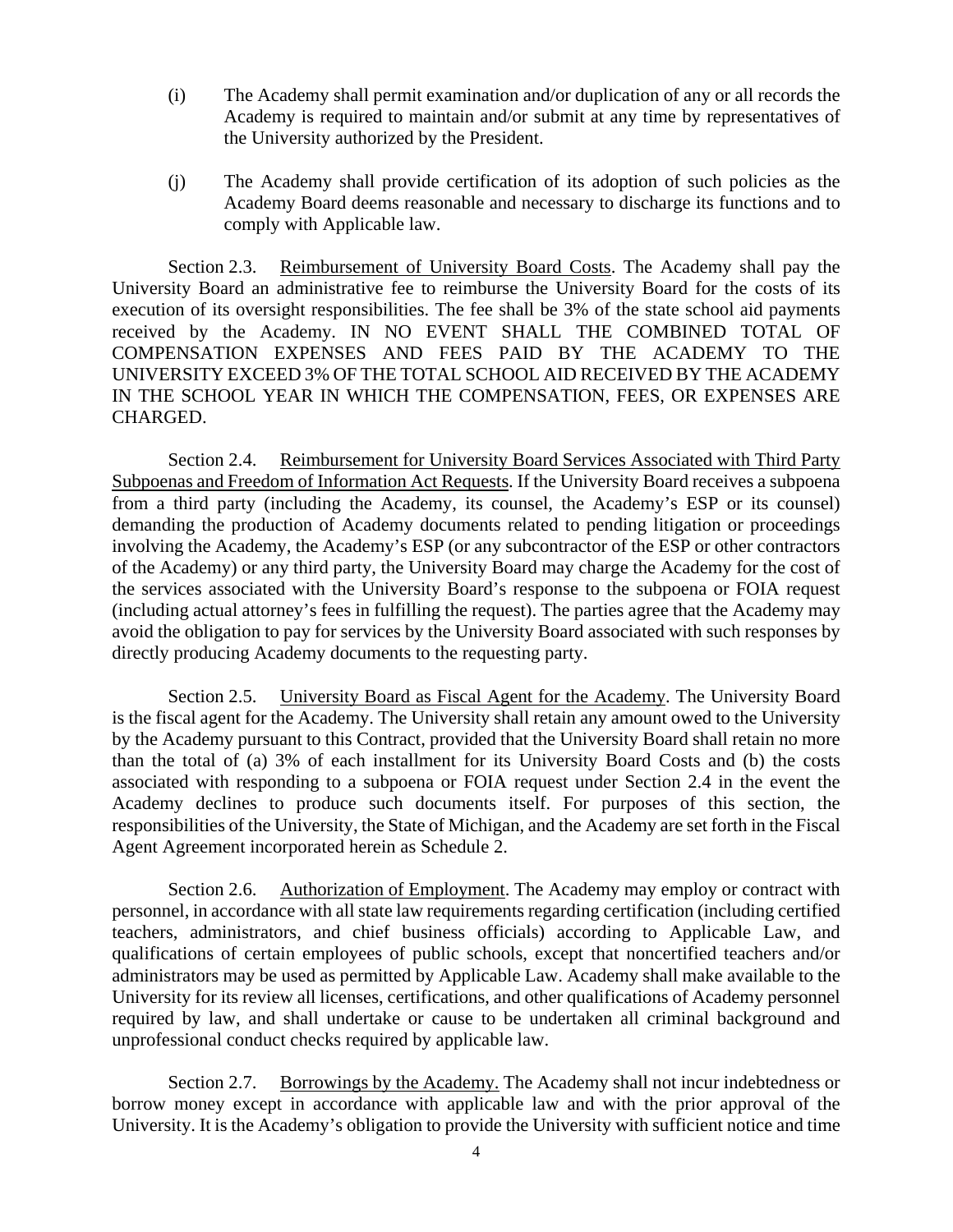to review any and all closing documents prior to any anticipated closing. Failure to do so risks non-approval of the borrowing in question or non-delivery of any certificates requested of the authorizing body. The Academy may not levy taxes. Notwithstanding the foregoing, the Academy, only after obtaining the prior written approval of the University Board, which consent may be withheld for any reason, may incur debt only as follows:

- (a) Short-term: The Academy may incur temporary debt in accordance with Section 1225 of the Code.
- (b) Long-term: The Academy may enter into long-term indebtedness in the manner and form permitted by applicable law.
- (c) An instrument of indebtedness entered into by the Academy and a third party shall not in any way constitute an obligation, either general, special, or moral of the State of Michigan. Neither the full faith and credit nor the taxing power of the State of Michigan or any agency of the State, nor the full faith and credit of Saginaw Valley State University shall ever be pledged for the payment of any Academy instrument of indebtedness.
- (d) The Academy has no authority whatsoever to enter into any contract or other agreement that would financially obligate the State of Michigan or Saginaw Valley State University, nor does the Academy have any authority whatsoever to make any representations to lenders or third parties, that the State of Michigan or Saginaw Valley State University in any way guarantee, are financially obligated, or are in any way responsible for any agreement, promissory note, contract, mortgage, loan or other instrument of indebtedness entered into by the Academy.
- (e) In the event that indebtedness of any sort contemplated by the Academy requires a certificate or certification by the University or the University President, the issuance of such is subject to the sole discretion of the University or the University President as the case may be and it is the Academy's responsibility to provide ample notice of at least sixty (60) days of its need for same to ensure sufficient time for review, unless extenuating circumstances prohibit such review, in which case, the Academy shall provide notice at the earliest possible opportunity.

# **ARTICLE III REQUIREMENT THAT ACADEMY ACT SOLELY AS GOVERNMENTAL ENTITY**

Section 3.1. Governmental Entity. The Academy shall act exclusively as a governmental entity and shall delegate none of its governmental functions, including the determination to assert or not to assert governmental immunity under Applicable Law.

Section 3.2. Independent Status of the Academy. The Academy is a body corporate and governmental entity authorized by the Code. It is organized and shall operate as a public school academy and a Michigan nonprofit corporation. The Academy is not a division or a part of Saginaw Valley State University. The relationship between the Academy and the University is based solely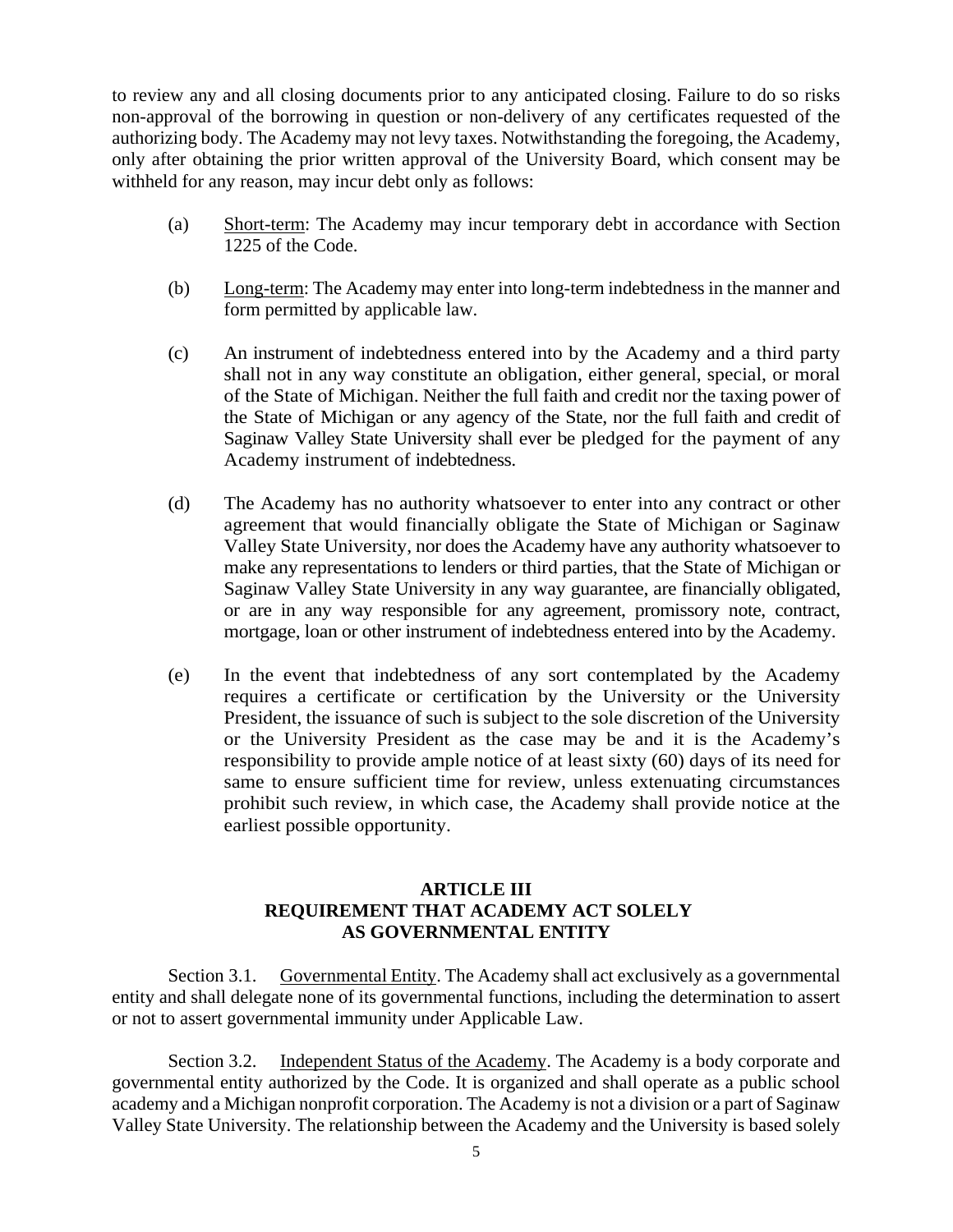on the applicable provisions of the Code and the terms of this Contract or other written agreements between the University and the Academy.

Section 3.3. Prohibition of Identified Family Relationships. No person shall be a member of the Academy Board if he or she is a Relative of another member of the Academy Board; an employee, officer or individual with an ownership interest in the Academy's ESP or a Relative of such individual; or if he or she works at the Academy or provides contracted services to the Academy or is a Relative of such individual. Additionally, no Relative may occupy a supervisory position over another Relative. Likewise, prohibitions against holding incompatible public office and against specified conflicts of interest set forth in MCL 15.181 to 15.185 and MCL 15.321 to 15.330, respectively, shall be scrupulously observed.

Section 3.4. Prohibition of Tuition and Religious Affiliation. The Academy shall not impose tuition of any nature and shall not be organized by a church or other religious organization and shall not have any organizational or contractual affiliation with or constitute a church or other religious organization.

Section 3.5. Prohibition of Employment in More than One Full-time Position. No individual shall be employed by or at the Academy in more than 1 full-time position in which he or she is compensated at a full time rate for each of those positions.

Section 3.6. Other Permitted Activities. Nothing in this Contract shall prohibit the Academy from engaging in other lawful activities that are not in derogation of the Academy's status as a public school or that would not jeopardize the eligibility of the Academy for state school aid funds. Subject to Section 2.5 of this Contract, the Academy may enter into agreements with other public schools, public school academies, governmental units, businesses, community and nonprofit organizations where such agreements contribute to the effectiveness of the Academy or advance education in this state.

#### **ARTICLE IV PURPOSE**

Section 4.1. Academy's Purpose. The Academy's purpose is as stated in the Articles of Incorporation as set forth in Schedule 3 attached hereto.

# **ARTICLE V CORPORATE STRUCTURE OF THE ACADEMY**

Section 5.1. Articles of Incorporation. Unless amended pursuant to this Contract, the Articles of Incorporation of the Academy, as set forth in Schedule 3, shall be the Articles of Incorporation of the Academy.

Section 5.2. Bylaws. Unless amended pursuant to this contract, the Bylaws of the Academy, as set forth in Schedule 4 shall be the Bylaws of the Academy.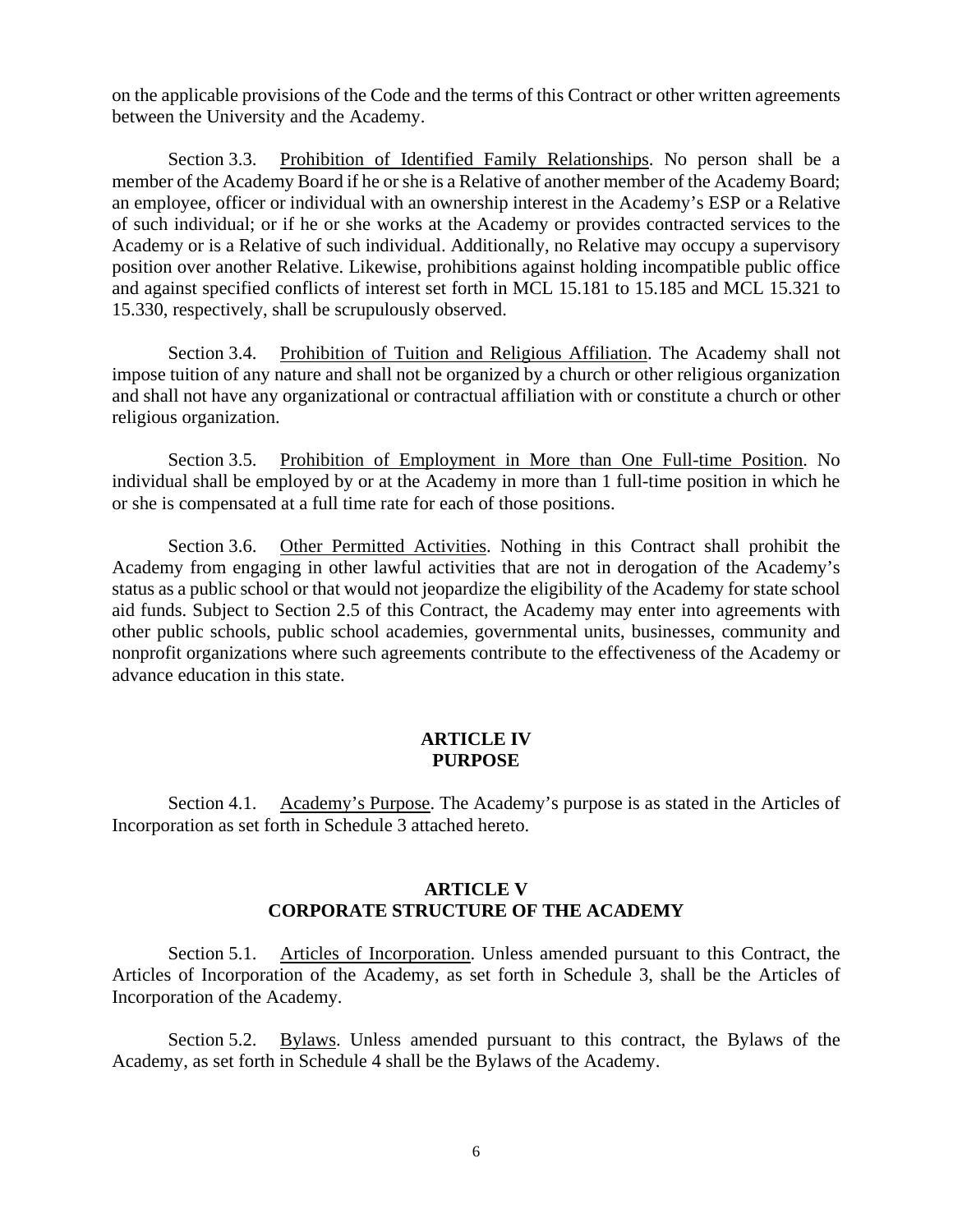#### **ARTICLE VI OPERATING REQUIREMENTS**

Section 6.1. Governance Structure. The Academy shall be organized and administered under the direction of the Academy Board and pursuant to the governance structure as set forth in the Bylaws. The Academy's Board of Directors shall meet monthly unless another schedule is mutually agreed upon by the President and the Academy. The Academy shall not delegate this duty of organization and administration of the Academy without the express affirmative consent of the University.

Section 6.2. Contributions and Fund Raising. The Academy may solicit and receive contributions and donations as permitted by law. No solicitation shall indicate that a contribution to the Academy is for the benefit of Saginaw Valley State University. The University shall not be required to receive any contributions or donations for the benefit of the Academy. If the University accepts contributions or donations for the benefit of the Academy, it shall forward such funds to the Academy within three (3) business days of receipt.

Section 6.3. Educational Goals and Programs. The Academy shall pursue the educational goals identified in Schedule 5. Such goals may be amended pursuant to Section 8.1 of Article VIII of this Contract. The Academy shall provide, annually, a report to Saginaw Valley State University of its performance in meeting these objectives. This report shall contain a statement of student growth and achievement as well as the summarized results of all standardized testing administered at the Academy. In addition to any educational goals set forth in Schedule 5, the educational goals shall include demonstrated improved pupil academic achievement for all groups of pupils, and the Academy shall not be identified as being in the bottom 5% of all public schools in the State; if the Academy is so identified, it shall present to the Director within 60 days of being so identified its plan for improvement under MCLA 380.1280c. To the extent applicable, the progress of the pupils in the Academy shall be assessed using at least Michigan's statewide assessments under MCLA 380.1279g or such successor instrument required by applicable law.

Section 6.4. Curriculum. The Academy shall have flexibility in developing, realigning, and implementing the curriculum identified in Schedule 6.

Section 6.5. Staff Responsibilities. Subject to Section 2.5 of this Contract, the University Board authorizes the Academy to employ or contract with personnel as outlined in Schedule 7, which shall include copies of any agreement with an ESP or board liaison which the Academy may enter into, job descriptions (including identification of certifications required under Applicable Law) and a schematic or narrative governance structure of the Academy.

Section 6.6. Admission Policy. The Academy shall comply with all admissions policies and criteria required by laws applicable to public school academies under the Code. The Academy must make a reasonable effort to advertise its enrollment openings. Open enrollment must be for a period of at least two (2) weeks and shall permit the enrollment of pupils by parents and/or guardians at times in the evening and weekends, and shall comply with all requirements of Applicable Law. Schedule 9.

Section 6.7. School Calendar/School Day Schedule. The Academy shall comply with all minimum standards governing the length of the school term, minimum number of days and hours of instruction required by law applicable to public school academies under the Code. The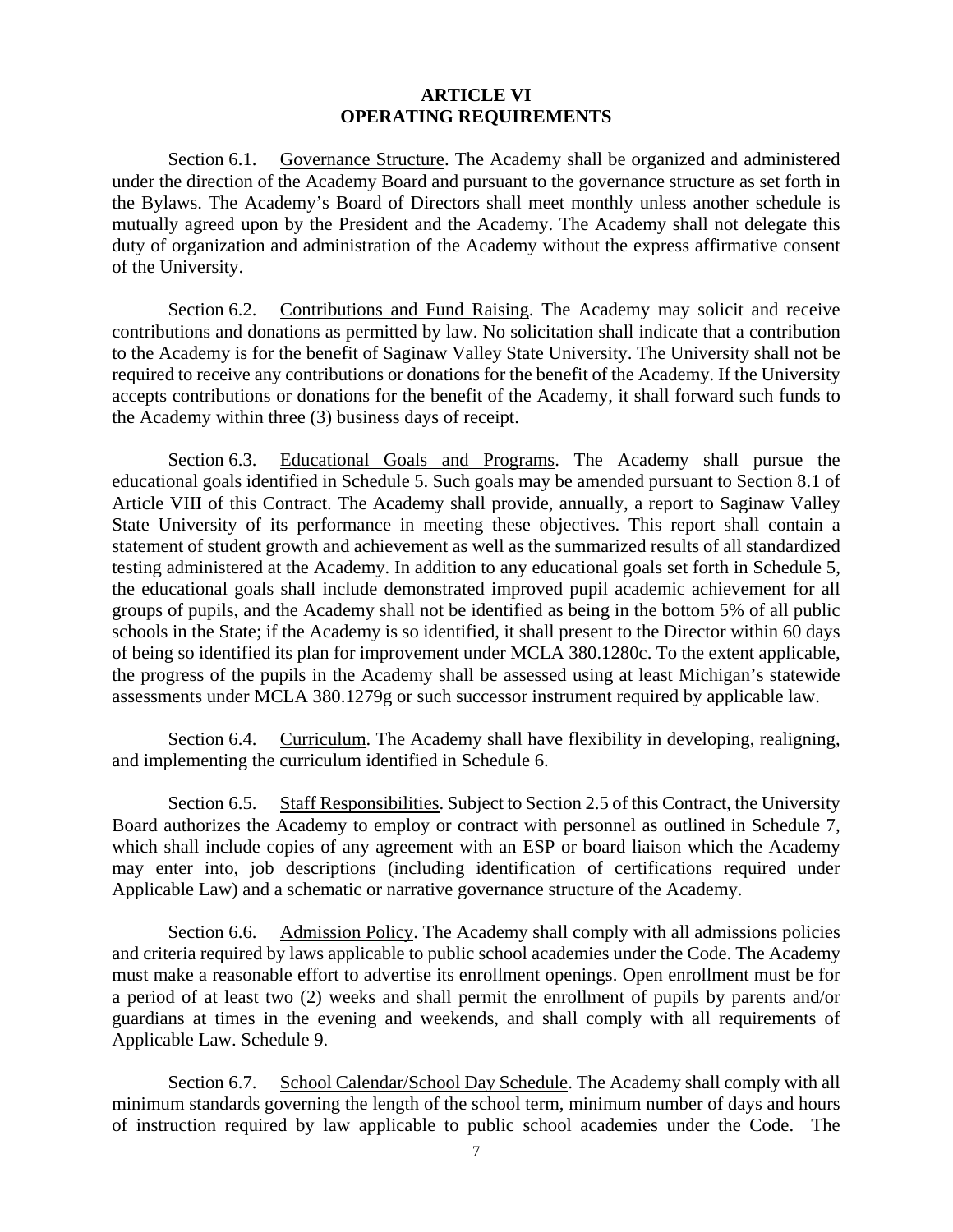Academy shall provide the Authorizer copies of any waivers it has obtained related to days and hours of instruction or calendar. Schedule 10.

Section 6.8. Age/Grade Range of Pupils Enrolled. The Academy shall offer programs for the grades and ages indicated in its Bylaws. The Academy may add or delete additional grades in the future, pursuant to Section 8.1 of Article VIII of this Contract. Schedule 11.

Section 6.9. Annual Financial Audit. The Academy shall commission an annual financial audit to be conducted by an independent auditor selected and retained by the Academy Board.

Section 6.10. Address and Description of Proposed Physical Plant. The address of the proposed physical plant for the Academy and a description of same, including certificates of occupancy and other required agency approvals, lease, land contract or deed, as applicable, and a brief description of any financing transaction entered into by the Academy for facility acquisition, and the debt-service schedule thereof is attached as Schedule 8. Except as permitted by written amendment to this Contract, the Academy shall not operate at a site other than the single site requested for the configuration of grades that will use the site.

Section 6.11. Reports to the University President. The Academy shall provide the University President with copies of reports and assessments concerning the educational outcomes achieved by pupils attending the Academy.

Section 6.12. Accounting Standards. The Academy shall at all times comply with accounting standards required by Applicable Law, including generally accepted public sector accounting principles.

Section 6.13. Placement of University Student Interns. The Academy may be a placement site for University students in training to serve in public schools. Such placements shall be without charge to the University and subject to other terms and conditions as the Academy and the University agree.

Section 6.14. Community District Accountability Plan. If any part of the Academy's physical plant is located within the geographical boundaries of a Community District, then the Academy shall comply with the Accountability Plan. This provision shall not apply if a statewide accountability system is enacted into law replacing the Accountability Plan.

Section 6.15. Required Contents of Contracts with ESP. The Academy may enter into or renew an agreement with an ESP for the operation or management of the Academy, provided the Academy complies with all the requirements of the Contract and applicable law. At least thirty (30) days prior to the proposed effective date or one regular board meeting of the Academy Board of Directors, whichever is longer, the form of management agreement, along with: (i) an opinion of the Academy's independent legal counsel, addressed to the University President for reliance thereon, that all such requirements, including any requirements of Applicable Law have been met and that there are no improper and/or unlawful interrelations or conflicts created by same (the "Legal Opinion") and (ii) documentation sufficient to establish to the University President's satisfaction that the ESP has the requisite educational and management expertise to operate the Academy in compliance with this Contract and all applicable law, including the requested information about the ESP outlined in the Academy's Phase II Application must be furnished to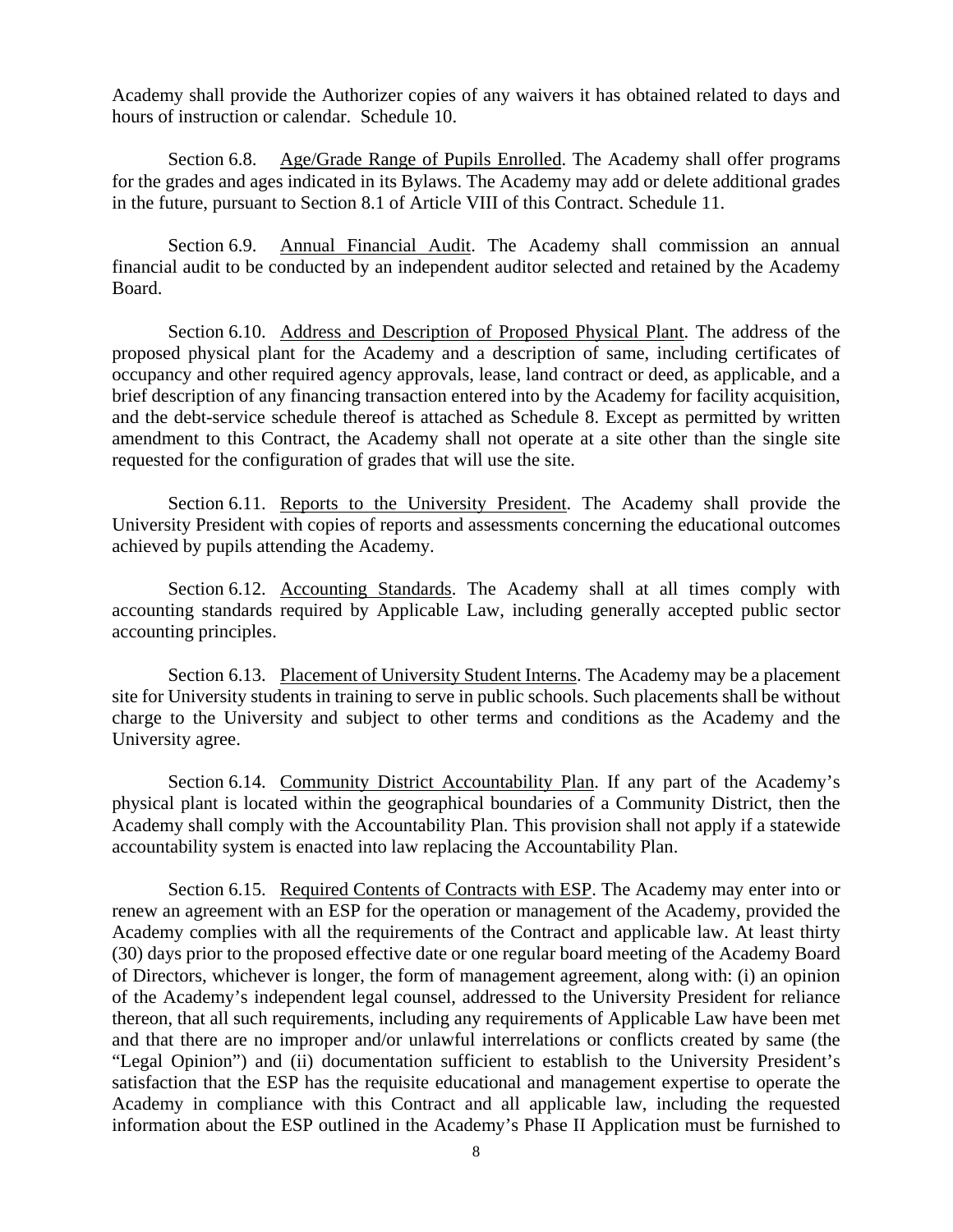SVSU for review. The University may disapprove of the proposed agreement if, in the sole opinion of the University, it is contrary to applicable law or the terms of this Contract. Additionally, the agreement must comply with the following:

- (a) In negotiating and finalizing any such contract, the Academy Board must seek the advice of independent legal counsel, who must deliver to the University President the Legal Opinion referenced above. The ESP Agreement must be approved by the Academy Board, during a meeting open to the public held pursuant to the Michigan Open Meetings Act at a portion on the agenda in which public comment is invited regarding the agreement.
- (b) The Academy Board must ensure that, at all times during the term of this Contract, any ESP employed by the Academy maintains comprehensive general liability and umbrella insurance coverage at levels satisfactory to the University President (see Article 12). The insurance coverage required of the ESP shall not be in lieu of the insurance coverage requirements applicable to the Academy. Any policy of insurance maintained by the ESP must include coverage for sexual molestation or abuse, must name the University as an additional, named insured, and shall not be changed, revoked or modified absent thirty (30) days' notice to the University President. The ESP Agreement shall also specify that, in the event the University President modifies the level, type, scope or other aspects of such coverage, then the ESP shall undertake like and similar modifications within 30 days of being notified of such change.
- (c) The Academy Board must ensure that, and the ESP Agreement shall provide that, any ESP performing services at the Academy shall comply with the requirements under this Contract to the extent such ESP is performing services on behalf of the PSA.
- (d) No provision of the ESP Agreement shall interfere with the Academy Board's duties under the Contract, and the Academy's duties under the Contract shall not be limited or rendered impossible by action or inaction of the ESP.
- (e) No provision of the ESP Agreement shall predetermine the Academy Board's course of action in choosing to assert or not assert governmental immunity.
- (f) The ESP Agreement shall state that all financial, educational, and student records pertaining to the Academy are Academy property and that such records are subject to the provisions of Michigan's Freedom of Information Act. All such records must be stored, in physical form, on-site at the Academy's facility or directly accessible at the Academy facility. All records pertaining to teacher and administrator certification, as well as a copy of the employee handbook shall be maintained physically on site or directly accessible at the Academy facility.
- (g) The ESP Agreement shall state that all of the Academy's financial and other ESPrelated records will be made available to the Academy's independent auditor and that the ESP staff will cooperate with said auditor, and that the ESP shall not select or retain the Academy's auditor.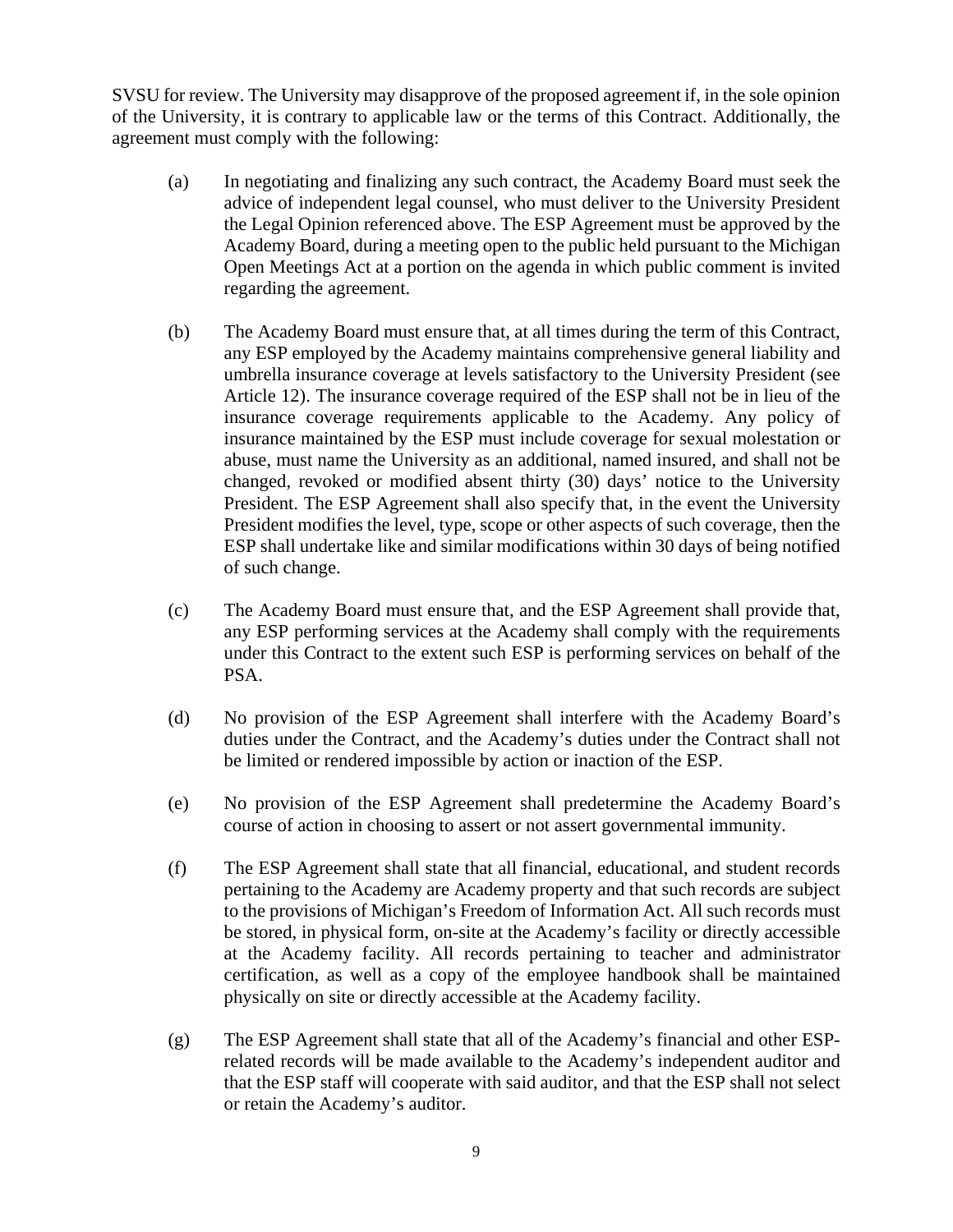- (h) The ESP Agreement must certify that there shall be no markup of costs for supplies, materials, or equipment procured by the ESP on the Academy's behalf and that the Academy and that all supplies, materials, and equipment procured for the Academy by the ESP shall be inventoried by an acceptable method of inventory and further that an inventory of Academy equipment shall be maintained so that it can be clearly established which property belongs to the Academy.
- (i) The ESP Agreement shall contain a provision that states upon termination, the ESP shall work for a specified period of time to transition to a new ESP. There may be a fee set forth for this service.
- (j) The ESP Agreement shall contain a provision that states upon termination the ESP shall, without charge (i) close the books on the then-current fiscal quarter; (ii) organize and prepare the Academy's records for transition to the new ESP; (iii) organize and prepare student records for transition to the new ESP; and (iv) provide for the orderly transition of employee compensation and benefits to the new ESP without disruption to staffing.
- (k) The ESP Agreement shall prohibit the ESP from executing contracts with its staff assigned to the Academy (including by way of example and not limitation, teachers, administrators, counselors and the like) that contain noncompete agreements of any nature.
- (l) The Academy Board and the ESP may not substantially amend the management contract without notifying the University President. No amendment shall be contrary to this section and shall be accompanied by a Legal Opinion. Whether or not substantial, the Academy shall submit to the University President Designee all amendments to the management contract within 10 days after such amendment.

## (m) The ESP Agreement shall contain the following provision:

"Indemnification of Saginaw Valley State University. The parties acknowledge and agree that the Saginaw Valley State University Board of Control, Saginaw Valley State University and its members, officers, employees, agents or representatives are deemed to be third party beneficiaries for purposes of this Agreement. As third party beneficiaries, the parties hereby promise to indemnify and hold harmless Saginaw Valley State University Board of Control, Saginaw Valley State University and its members, officers, employees, agents or representatives from all claims, demands, or liability, including attorney fees, and related expenses, on account of injury, loss or damage, including, without limitation, claims arising from bodily injury, personal injury, sickness, disease, death, property loss or damage or any other losses of any kind whatsoever and not caused by the sole negligence of Saginaw Valley State University, which arise out of or are in any manner connected with Saginaw Valley State University Board's approval of the Public School Academy application, the University Board's consideration of or issuance of a Contract, the Academy's preparation for and operation of a public school, or which are incurred as a result of the reliance by Saginaw Valley State University and its Board of Control members, officers, employees, agents or representatives upon information supplied by the Academy or the Educational Management Organization, or which arise out of the failure of the Academy to perform its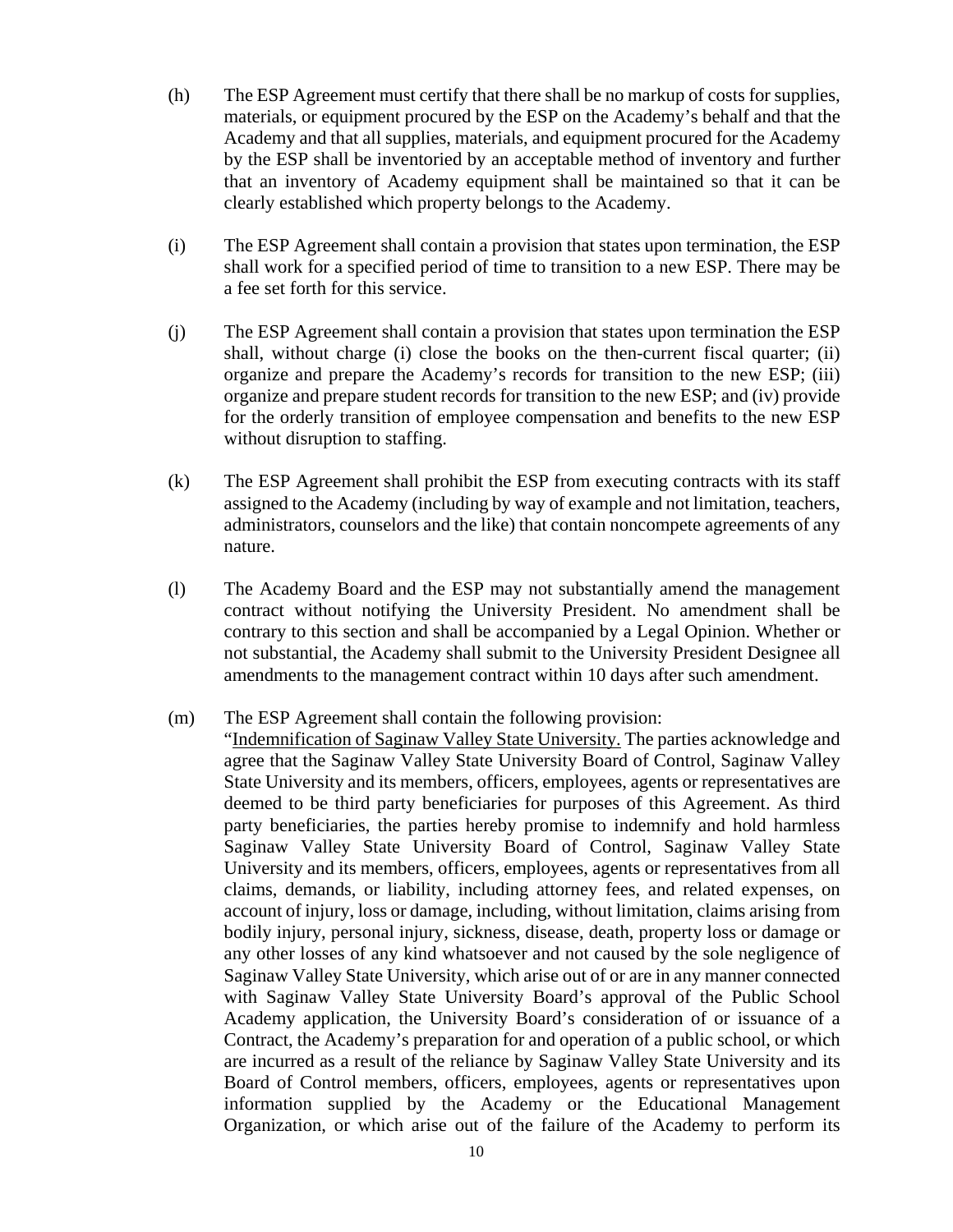obligations under the Contract issued to the Academy by Saginaw Valley State University Board of Control. The parties expressly acknowledge and agree that Saginaw Valley State University and its Board of Trustee members, officers, employees, agents or representatives may commence legal action against either party to enforce its rights as set forth in this Agreement."

- (n) The ESP Agreement shall require all ESP employees to undergo criminal background and unprofessional conduct checks required by applicable law and for the ESP to store evidence of such on site, in physical form, at the Academy or directly accessible at the Academy facility.
- (o) The ESP Agreement shall contain a provision requiring the educational service provider to make information available to the Academy as deemed necessary by the Academy Board in order to enable the Academy to fully satisfy its obligations under Section 7.4 of this Contract and also at least the information that a school district is required to be disclosed under MCLA 388.1618 for the most recent fiscal year for which that information is available.
- (p) No ESP employee shall be designated as the Chief Administrative Officer of the Academy, although such employee may be a designee of the Chief Administrative Officer for certain purposes enumerated by Board action.
- (q) The ESP shall notify the Academy Board if any principal or officer of the ESP, or the ESP (including any related organizations or organizations in which a principal or officer of the ESP served as a principal or officer) as a corporate entity, has filed for bankruptcy protection in the last six (6) months or within any applicable preference period, whichever is longer.
- (r) The ESP Agreement must contain a provision providing for the early termination or amendment of the ESP Agreement, with no cost or penalty to the Academy, and no recourse to the University or any third party affiliated with or engaged by the University, by the ESP or any subcontracted person or entity of the ESP, in the event the University determines to exercise its prerogative under MCLA 380.507(7) and Section 9.3 hereof to reconstitute the Academy by requiring the termination or amendment of the ESP Agreement.

Section 6.16. University Board Approval of Condemnation. In the event that the Academy desires to acquire property pursuant to condemnation, it shall obtain the express written permission of the University President for such acquisition. The Academy shall submit such written request to the University Board 120 days prior to the next regularly scheduled meeting of the University Board. The University Board reserves unto its sole discretion the determination to act, table or decline to act upon such request.

Section 6.17. Reporting of Total Compensation. The Academy Board shall, upon request, report to the Authorizing Body the total compensation for each individual working at the Academy.

Section 6.18. Contract Administration. If the Academy employs a Board liaison or contract administrator, it shall specify the role of such contract administrator or Board liaison in Schedule 7 and include a copy of its agreement with same.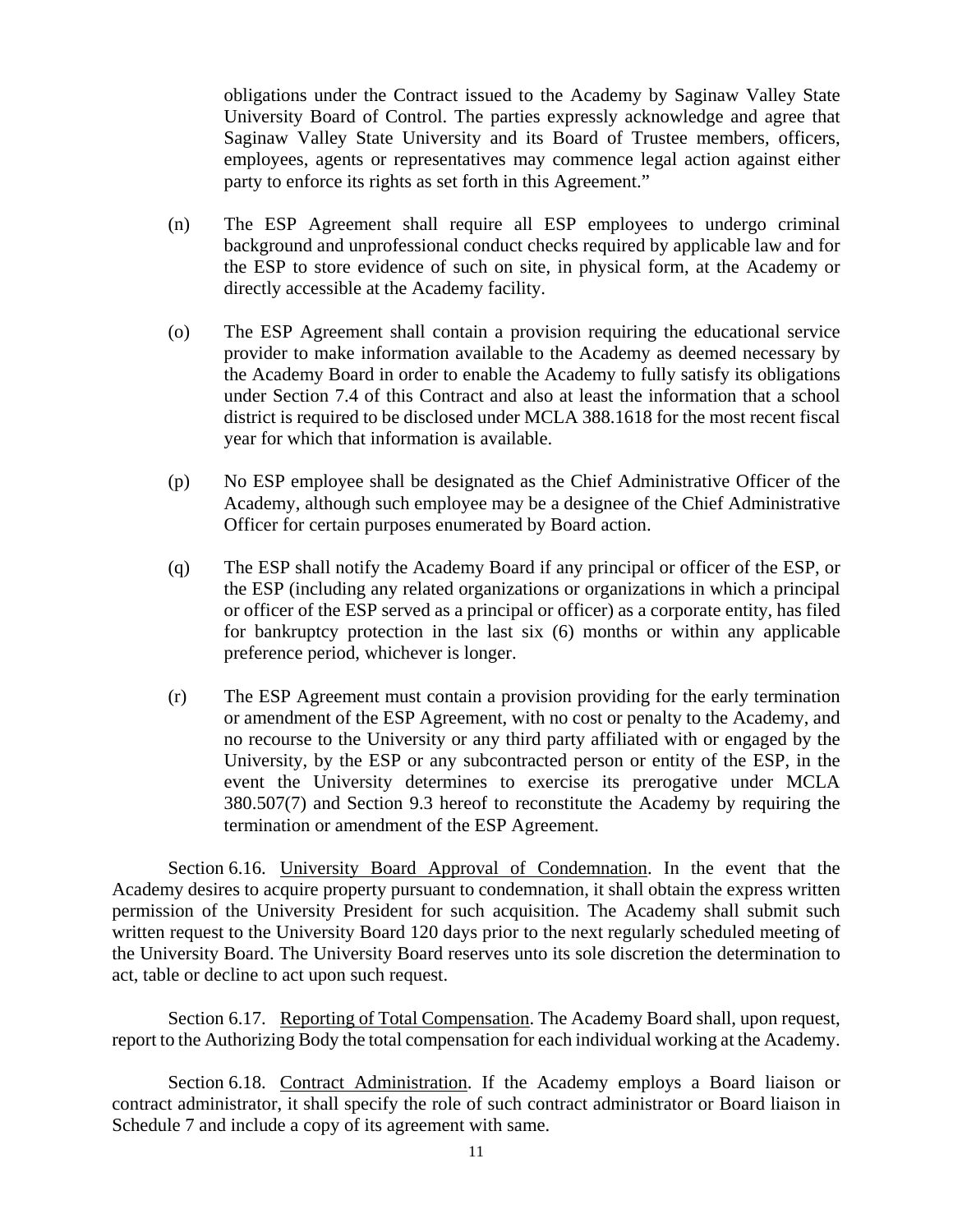Section 6.19. Prohibition of Employment in More than One Full-time Position. No employee of the Academy or its ESP, if any, may be employed for a total of more than 1.0 fulltime position.

### **ARTICLE VII COMPLIANCE WITH THE CODE AND OTHER LAWS**

Section 7.1. Compliance with the Code. The Academy shall comply with the Code and shall undertake any and all actions required by the Code including, but not limited to, those actions required by MCL 380.1280c and MCL 380.507.

Section 7.2. Compliance with State School Aid Act. In order to assure that funds are available for the education of pupils, the Academy shall comply with all applicable provisions of the State School Aid Act of 1979, as amended from time to time. The Academy may expend funds from the State School Aid Act for any purpose permitted by the State School Aid Act of 1979 and may enter into contracts and agreements determined by the Academy as consistent with the purposes for which the funds were appropriated.

Section 7.3. Open Meetings Act. The Academy Board shall conduct all its meetings, including committee or other meetings in accordance with the Michigan Open Meetings Act, Act No. 267 of the Public Act of 1976, being Sections 15.261 to 15.275 of the Michigan Compiled Laws, as amended, as required.

Section 7.4. Freedom of Information Act. The records of the Academy shall be records subject to the provisions of the Michigan Freedom of Information Act ("FOIA"), Act No. 442 of the Public Acts of 1976, being Sections 15.231 to 15.246 of the Michigan Compiled Laws, as amended. The Academy Board shall designate a freedom of information officer to assure compliance with FOIA and other applicable law providing for public disclosure or for protection of privacy.

Section 7.5. Public Employees Relations Act. The Academy shall comply with Act No. 336 of the Public Acts of 1947, being Sections 423.201 to 423.216 of the Michigan Compiled Laws. Organizational efforts and collective bargaining agreements, if any, with employees of the Academy shall be the responsibility of the Academy.

Section 7.6. Non-discrimination. Each party shall be separately responsible for compliance with all applicable laws pertaining to equal opportunity and non-discrimination.

Section 7.7. Other State Laws. The Academy shall comply with other state laws which are applicable to public school academies as public bodies and public schools, including but not limited to, MCLA 380.1246-50, MCLA 15.321 to 15.330, all laws relating to criminal background and unprofessional conduct checks and the terms of this Contract.

Section 7.8. Federal Laws. The Academy shall comply with federal laws which are applicable to public school academies as public bodies. Nothing in this Contract shall be deemed to apply any other federal law to the Academy.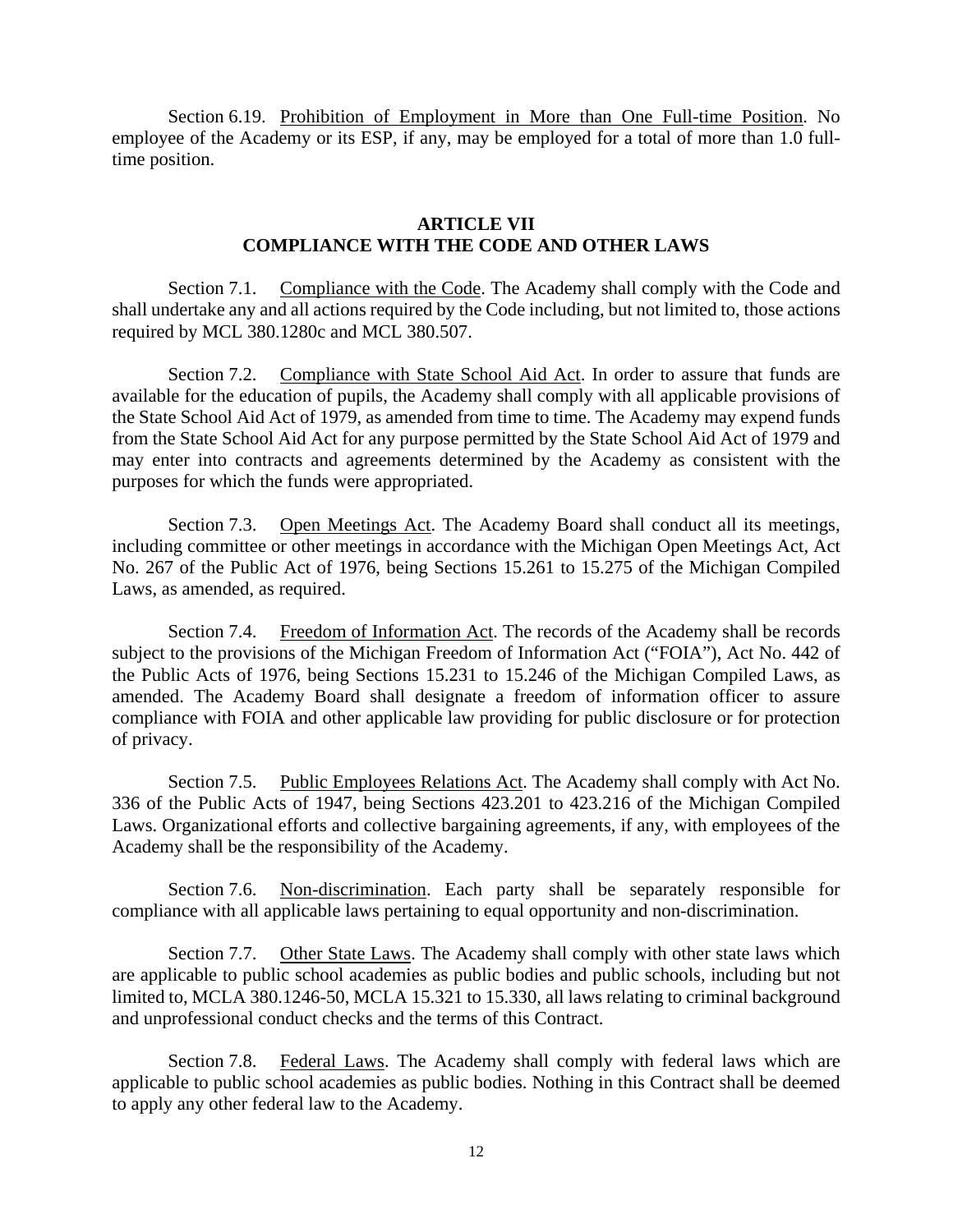Section 7.9. Matriculation Agreement(s). The Academy shall not enter into a matriculation agreement without the prior written approval of Saginaw Valley State University, which must be obtained through the Contract Amendment Process described in Article VIII.

Section 7.10. Certifications. The Academy shall use only certified staff, including teachers, business officials and administrators, unless permitted to use uncertified staff, and then it may do so only in accordance with applicable law.

Section 7.11. Transparency Reporting. The Academy shall collect, maintain, and make information concerning its operation and management available to the public and to the University in the same manner as is required by state law for a public school district, including at least the following:

- (a) a copy of this Contract and all attachments, schedules and amendments;
- (b) a list of all currently serving members of the Academy Board of Directors, including their names, addresses, and terms of office;
- (c) copies of all policies approved by the Academy Board of Directors;
- (d) all board materials, agendas, formal resolutions and minutes (excluding minutes kept of closed sessions maintained according to the Open Meetings Act) of all regular and special meetings of the Board of Directors of the Academy;
- (e) a copy of the budget, and any amendments thereto, approved by the Academy Board of Directors;
- (f) copies of all bills paid for amounts of \$10,000.00 or more in the form that they are submitted to the Academy Board;
- (g) quarterly financial reports submitted to the University;
- (h) a current list of all teachers and school administrators working at the Academy, including their individual salaries (as submitted to the registry of educational personnel), copies of their teaching or school administrator's certificates or permits (as applicable), evidence of compliance with the criminal background and unprofessional conduct checks required by the Code;
- (i) copies of all leases or deeds, or both, and of any equipment leases;
- (j) copies of all management or service contracts approved by the Academy Board of Directors;
- (k) all health and safety reports and certificates, including those relating to fire safety, environmental matters, asbestos inspections, boiler inspection and food service;
- (l) any management letters issued as part of the Academy's annual audit;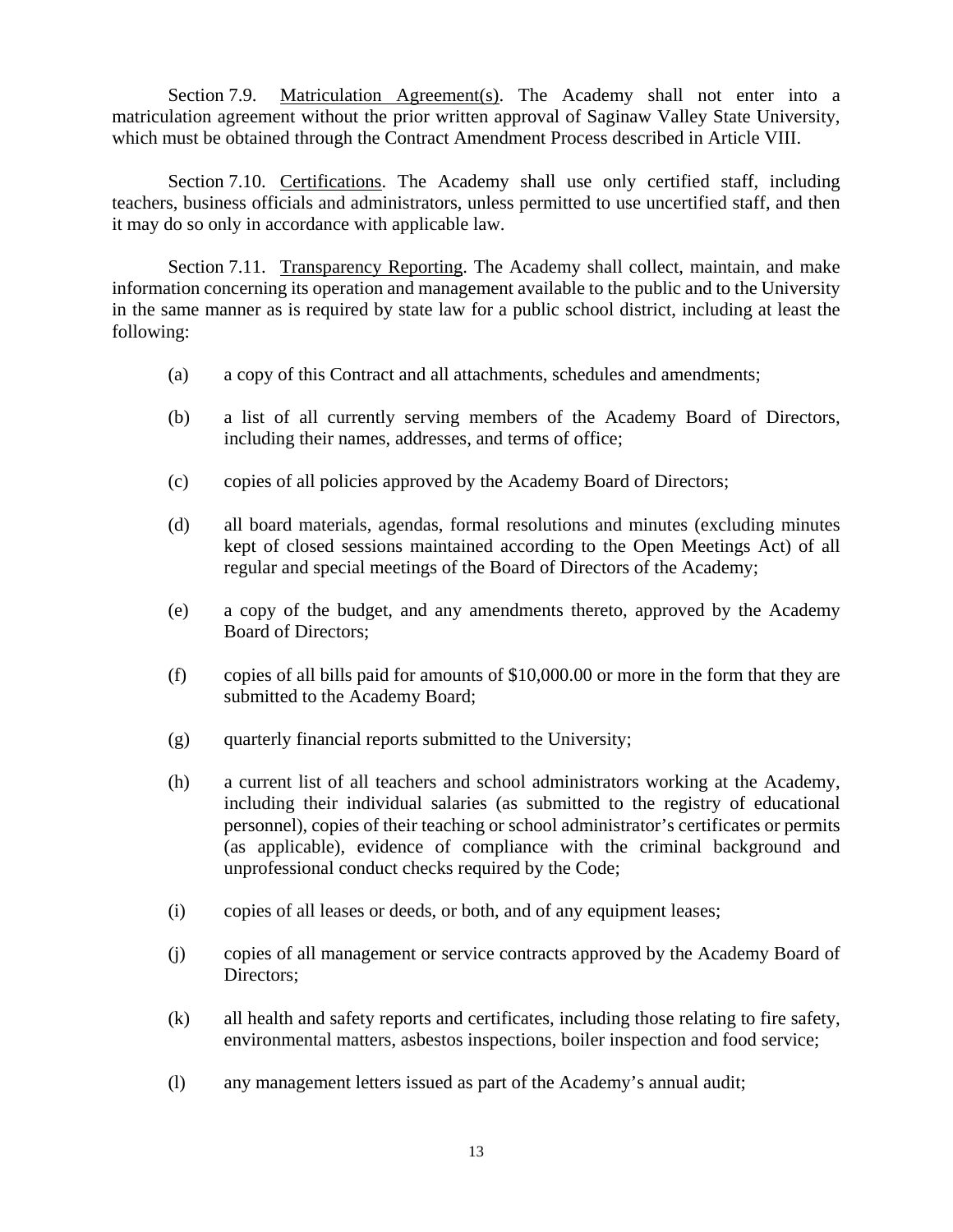- (m) within 20 days after the board or board of directors is informed by the appropriate authority of the adequate yearly progress status of its schools for the purposes of the no child left behind act of 2001, Public Law 107-110, for the most recent school year for which it is available, post a notice of the adequate yearly progress status of each school it operates on the homepage of its website;
- (n) within 20 days after the board or board of directors is informed by the department of the accreditation status of its schools for the purposes of section 1280 for the most recent school year for which it is available, post a notice of the accreditation status of each school it operates on the homepage of its website; and
- (o) all other information required by applicable law.

#### **ARTICLE VIII AMENDMENT**

Section 8.1. Process for Amending the Contract. Either party may propose changes in this Contract or may propose a meeting to discuss potential revision of this Contract. The University Board delegates to its President the review and approval of changes or amendments to this Contract. The Contract shall be amended upon agreement and approval of the University Board or President and the Academy Board with regard to changes initiated by the Academy Board. The Contract shall be amended as of the effective date of any changes initiated by the University Board or President.

Section 8.2. Process for Amending the Articles. The Academy, by a majority vote of its Board of Directors, may at any time, propose specific changes to the Articles of Incorporation or may propose a meeting to discuss potential revisions to the Articles of Incorporation. The proposal will be made to the University Board through the President. The University Board delegates to its President the review and approval of changes or amendments to the Articles of Incorporation.

 The University Board, or the President, may, at any time, require specific changes to the Articles of Incorporation or may propose a meeting to discuss potential revision. The Academy Board may delegate to an officer of the Academy the review and, if permitted by the University Board or the President, negotiation of changes or amendments to the Articles of Incorporation.

 Amendments to the Articles of Incorporation take effect only after they have been approved by the Academy Board and by the University Board or its designee and filed with the Michigan Department of Licensing and Regulatory Affairs, Corporation, Securities and Land Development Bureau ("LARA"). In addition, the Academy shall file with the amendment a copy of the University Board's or its designee's approval of the amendment. In the event of an amendment or amendments required by the University Board or the President, the Academy Board shall take action to direct the filing of such amendment(s) no later than its next regular meeting after being informed of such amendment(s) and the amendment(s) shall be filed with LARA no later than seven calendar days after such meeting.

Section 8.3. Process for Amending the Bylaws. The Bylaws may be altered, amended or repealed and new Bylaws may be adopted by obtaining (a) the affirmative vote of a majority of the Academy Board at any regular or special meeting of the Academy Board, if a notice setting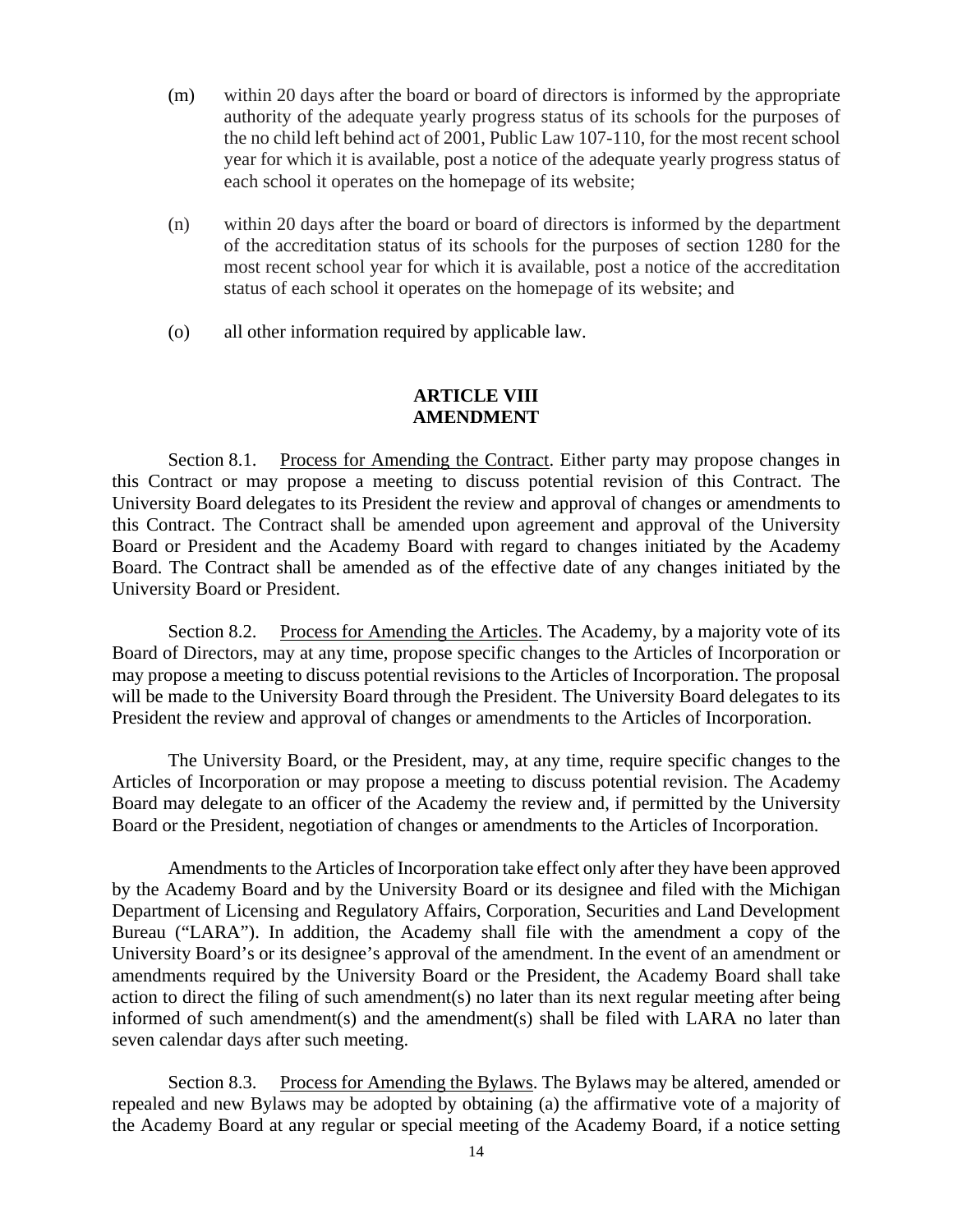forth the terms of the proposal has been given in accordance with the notice requirements for special meetings, and (b) the written approval of the changes or amendments by the University President. Amendments to the bylaws take effect only after they have been approved by both the Academy Board and the University President or University Board.

The University Board, or the President, may, at any time, require specific changes to the Bylaws or may propose a meeting to discuss potential revision. The Academy Board may delegate to an officer of the Academy the review and, if permitted by the University Board of the President, negotiation of changes or amendments to the Bylaws. In the event an amendment or amendments to the Bylaws are required by the University Board or the President, the amendment(s) shall be made to the Bylaws at the next regular meeting following such direction.

# **ARTICLE IX ENFORCEMENT AND REVOCATION**

Section 9.1. Grounds for Revocation. This Contract may be revoked by the University Board upon a determination by the University Board, pursuant to the procedures set forth in Section 9.2, that one or more of the following has occurred:

- (a) Failure of the Academy to abide by and meet the educational goals set forth in this Contract or to demonstrate improved pupil academic achievement for all groups of pupils as set forth herein;
- (b) Failure of the Academy to comply with all Applicable Law;
- (c) Substantial failure to comply with any applicable State Board rule expressly applicable to public school academies;
- (d) Failure of the Academy to meet generally accepted public sector accounting principles or demonstrate sound fiscal stewardship;
- (e) Failure of the Academy to pay for services provided to the Academy by a nonauthorizing local or intermediate school district if the Academy requested and contracted for the services;
- (f) The Academy is insolvent or has been adjudged bankrupt;
- (g) The Academy, in the sole discretion of the University President, defaults in any of the terms, conditions, promises or representations contained in or incorporated into this Contract;
- (h) The University President discovers negligent, fraudulent or criminal conduct by the Academy's applicant(s), directors, or officers in relation to their performance under this Contract or determines that any principal, agent or employee of the Academy's ESP has engaged in same;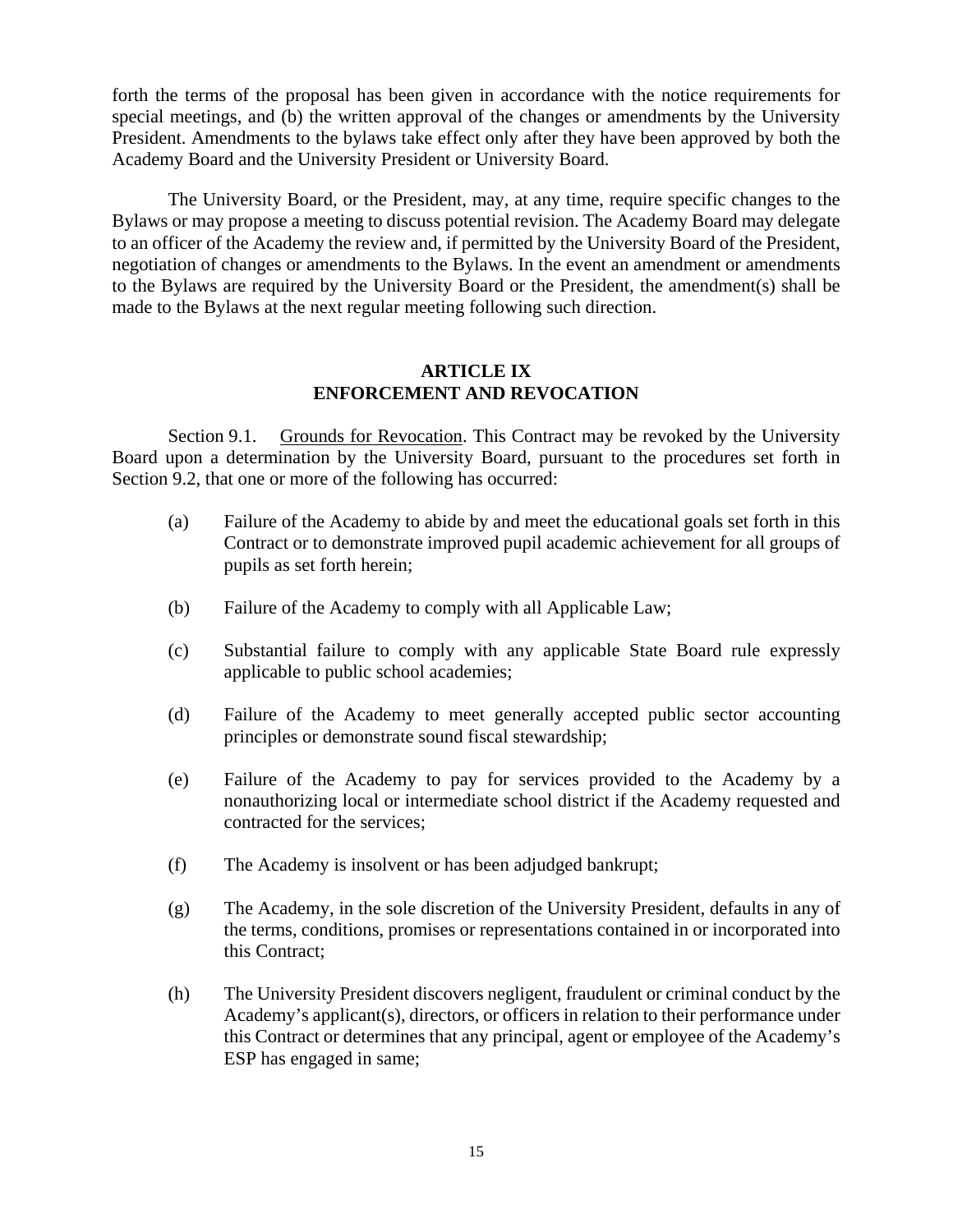- (i) The Academy files amendments to its Articles of Incorporation with the Michigan Department of Licensing and Regulatory Affairs without first obtaining the University's approval;
- (j) The Academy has insufficient enrollment to successfully operate its program and/or enrollment falls below fifty (50) students;
- (k) The Academy's applicant(s), directors, officers, employees, or agents (including the ESP, its employees or directors) have provided the University false or misleading information or documentation in the performance of this Contract;
- (l) The Academy acts in any way that is inconsistent with the University's responsibility to oversee the Academy's compliance with Contract and all other applicable law;
- (m) Failure by the Academy to fulfill any insurance obligation under Article XII of this Contract, including any failure by the Academy to increase its insurance coverage or purchase additional insurance if so requested by the University;
- (n) Refusal by the Academy or its agents (including the ESP) to provide the University President access to any documentation that is (a) required under this Contract or (b) which he/she deems necessary to carry out his/her oversight function;
- (o) The Academy, in the sole discretion of the University Board or the President, is found to be in breach of its obligations hereunder.

Section 9.2. Procedures for Revoking Contract. The University Board may revoke this Contract at any time for any reason identified in this Contract or any reason, in the University's sole discretion, consistent with the University's responsibility to oversee the Academy's compliance with this Contract and applicable law. The decision of the University to revoke this Contract is solely within the discretion of the University, is final, and is not subject to review by a court or any state agency. If this Contract is revoked or terminated for any reason, either before, during, after or without implementing corrective action, as described below, the University is not liable for such action to the Academy, a pupil of the Academy, the parent or guardian of a pupil of the Academy, or any other person or entity. The revocation of the Contract shall be effective as of a date determined by the University, but in no event later than 15 days after the revocation by the University Board or the President.

In the event the President determines to revoke this contract for the reasons set forth in this section, it shall observe the following procedures:

- (a) The President shall issue to the Academy a notice containing charges specifying the specific grounds for revocation and the reasons therefor;
- (b) The Academy shall have fifteen (15) days to respond, in writing, to the charges by admitting or denying each charge with specificity and providing, in the case of denial, the grounds for such denial or, in the case of admission, a plan to correct the deficiency noted in each charge;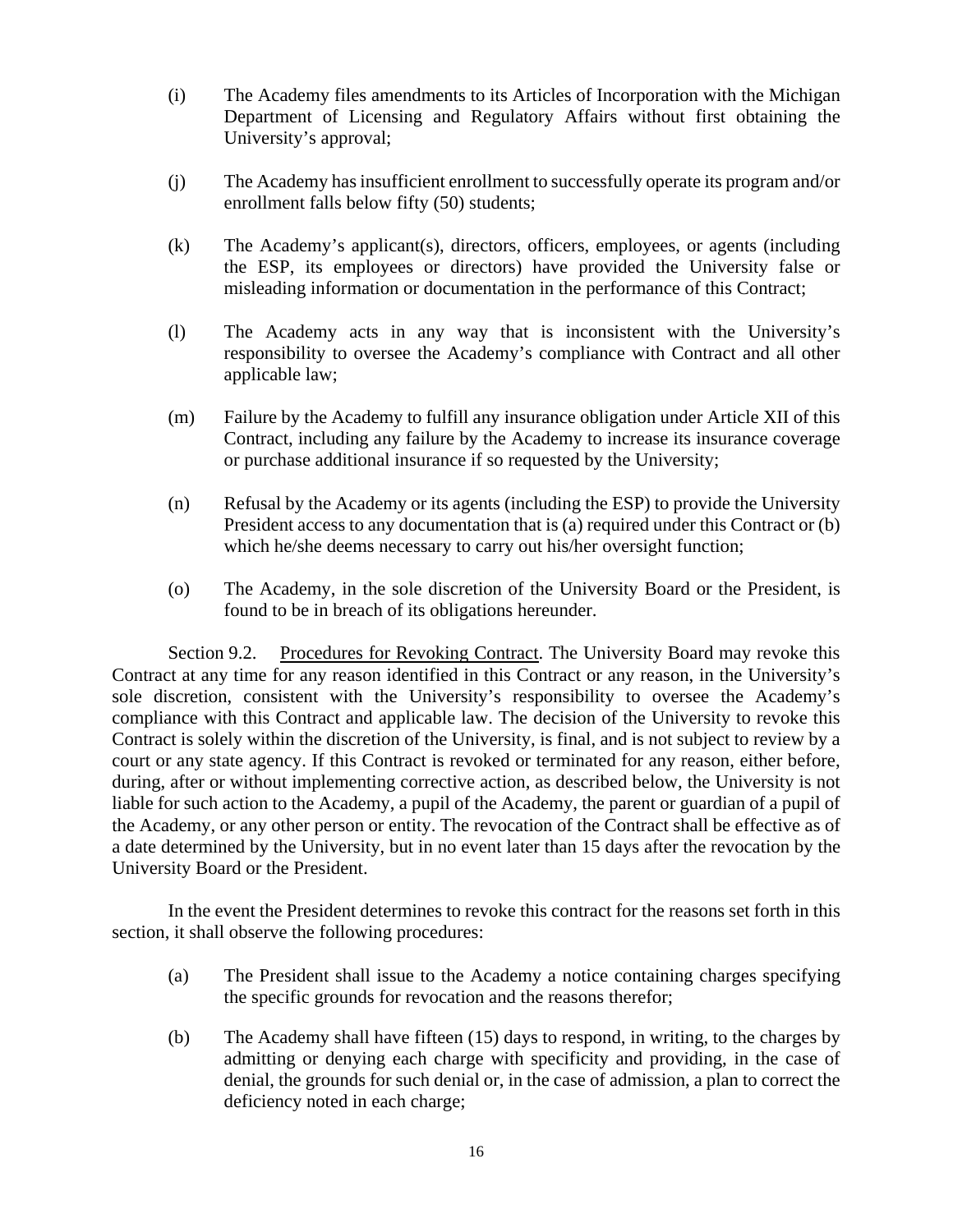- (c) The President shall review the Academy's response and, within fifteen (15) days, either accept the response or confirm the revocation;
- (d) In the event the President approves the revocation, the matter will be submitted to the University Board and the Academy shall be provided with the date and time for the proposed action of the University Board;
- (e) The Academy shall have an opportunity, if it so chooses, to speak to a quorum of the University Board at the date and time of the proposed action to present specific grounds as to why the recommendation of the President should not be undertaken.

Section 9.3. Corrective Action by Order of Reconstitution. The University, in its sole discretion and for any reason, may issue an Order of Reconstitution requiring the Academy to undertake a plan of corrective action in order to avoid revocation of its Contract ("Corrective Action"). The plan of Corrective Action may include cancellation of the Academy's contract with its ESP, withdrawal of the University's approval of the ESP Agreement, termination of one or more Academy Directors' service, appointment of a new member or members to the Academy Board of Directors, or designation of a trustee or receiver to take over the operation of the Academy. In the event a Corrective Action plan is undertaken, the following steps will be observed:

- (a) the University will notify the Academy, in writing, of the specific educational performance or operational issues that it deems failing at the Academy and its intent to revoke the Academy's Contract if the issues are not corrected by a date certain, which will be no earlier than 120 days (absent exigent circumstances as adjudged in the sole discretion of the University Board or the President) after the date of the notice;
- (b) within thirty days after receipt of the notice described above, or such shorter time as shall be set forth in the notice, the Academy shall respond to the University with any information that the Academy Board of Directors deems relevant to the issues and a plan of correction;
- (c) if the University approves of the plan of correction, it shall be implemented and the Contract shall be amended accordingly; if the University disapproves the plan of correction, it may implement corrective action in a manner that it, in its sole discretion, deems appropriate to the situation or continue with the revocation of the Contract as it sees fit.

Section 9.4. Termination by Operation of Law. In the event the University Board is notified that the Academy site is subject to closure under MCLA 380.507 or one or more sites occupied by the Academy as part of its Physical Plant are being placed in the State School Reform/Redesign District or under the jurisdiction of a chief executive officer, then (a) a copy of such notice shall be forwarded to the Academy Board, (b) this Contract shall automatically be amended to conform to such notice and (c) the University Board or its President shall convene a meeting with the Academy Board to effectuate the action required by such notice.

Section 9.5. Superintending Control in the Event of an Emergency. Notwithstanding the foregoing, when the President determines that probable cause exists to believe that the health or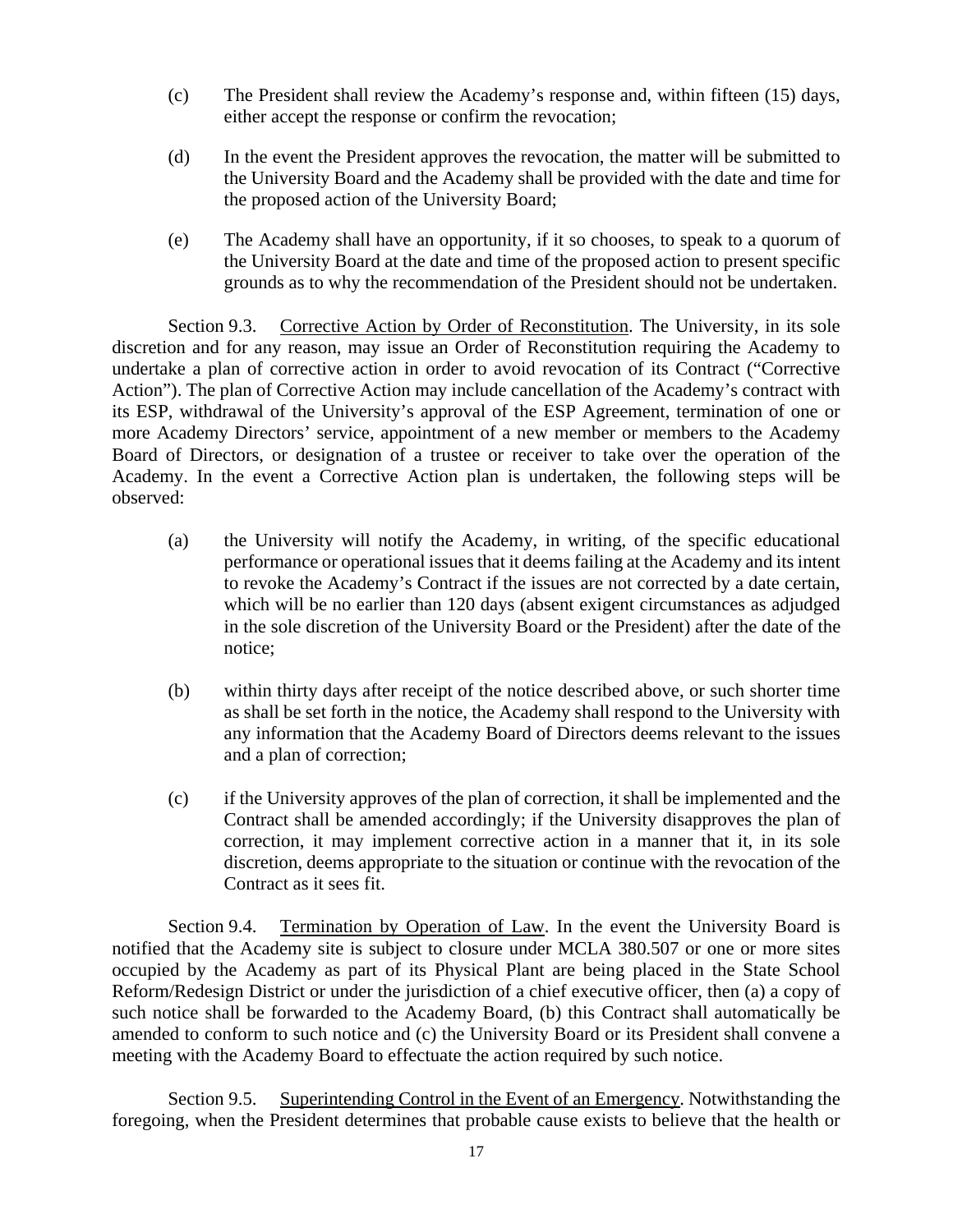safety of the Academy's students is at risk, the President may exercise superintending control over the Academy pending revocation of the Contract.

# **ARTICLE X TERMINATION**

Section 10.1. Grounds for Termination by the Academy. This Contract may be terminated by the Academy upon a determination by the Academy Board of Directors that one of the following has occurred:

- (a) The Academy has lost its right to occupancy of the Physical Plant described in Section 6.11 and could not find another suitable physical plant for the Academy prior to the expiration or termination of its right to occupy its existing Physical Plant;
- (b) The Academy is insolvent or adjudged bankrupt;
- (c) The Academy has insufficient enrollment to successfully operate a public school academy and/or enrollment at the Academy falls below fifty (50) students;
- (d) The Academy is, in the sole discretion of the Authorizer, in breach of the Contract.

Section 10.2. Procedures for Terminating Contract. The Academy shall not terminate this Contract unless the following procedures have been implemented:

- (a) Notice. The Academy, upon reasonable belief that grounds for termination of the Contract exist, shall notify the President of such grounds. The notice shall be in writing and shall set forth in sufficient detail the grounds for termination. The President may conduct a preliminary review of the alleged basis for termination.
- (b) Determination by University. Upon receipt by the President of the grounds for termination, the University may accept or reject the request for termination within 30 days.
- (c) Effective Date for Termination. If the President determines that grounds exist for termination of this Contract, the Academy Board may act to terminate this Contract. The termination shall be effective upon University determination.

Section 10.3. [RESERVED].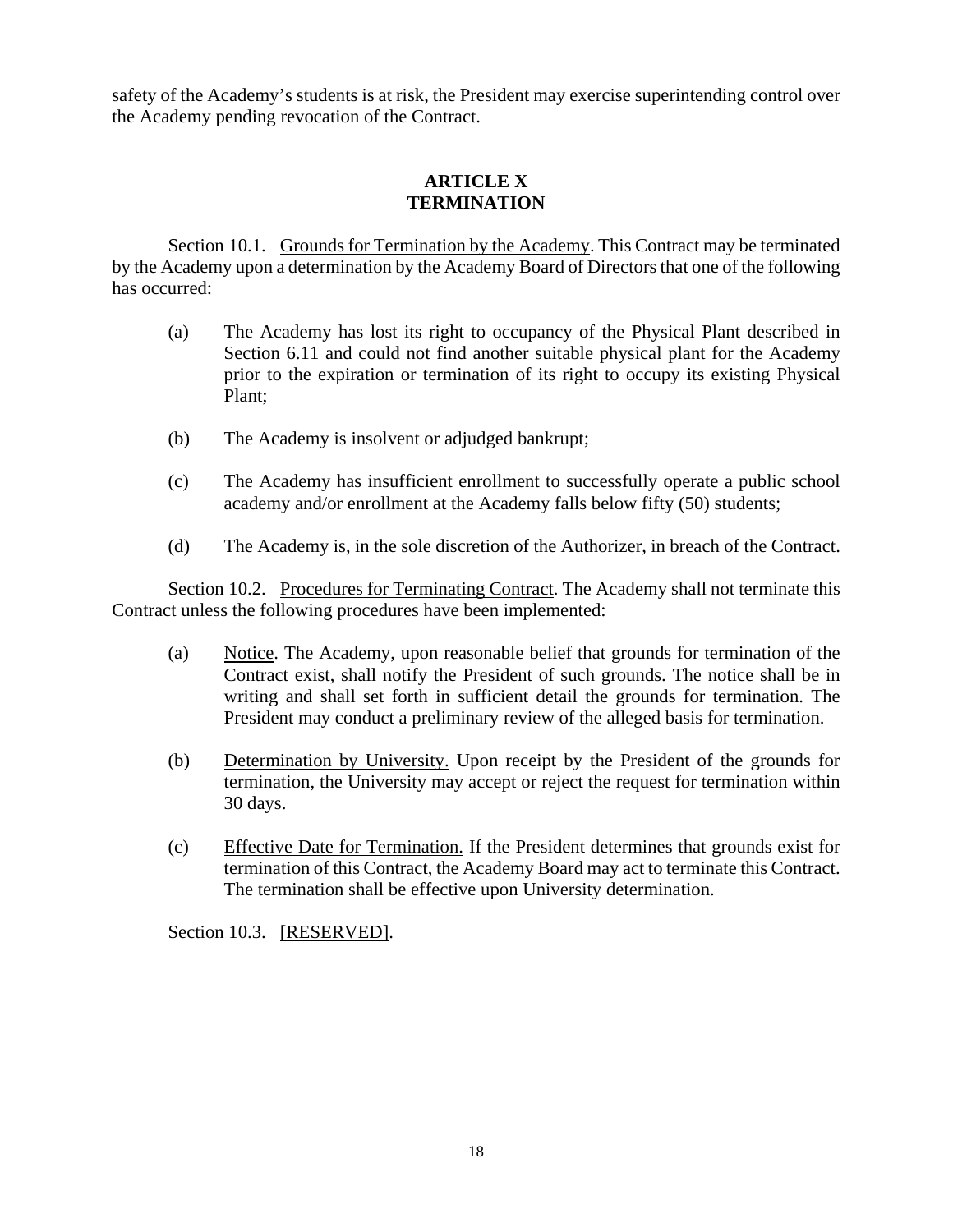#### **ARTICLE XI PROVISIONS RELATING TO CHARTER SCHOOLS**

Section 11.1. Saginaw Valley State University Faculty Employment in the Academy. Subject to the ability of the Academy to reach separate agreement on the terms, the Academy is permitted to use Saginaw Valley State University faculty as classroom teachers in any grade.

Section 11.2. The Academy Faculty Appointment to Saginaw Valley State University Faculty. Nothing in this Contract shall prohibit a member of the Academy faculty from being appointed to or serving as a member of the Saginaw Valley State University faculty.

Section 11.3. Student Conduct and Discipline. The Academy Board shall adopt, abide by and enforce its own set of written policies concerning student conduct and student discipline.

Section 11.4. Employment Qualifications for Classroom Teachers. The Academy shall employ Highly Qualified classroom teachers, as that term is defined in the Elementary and Secondary Education Act, 20 USC Chapter 70, who meet the certification requests set forth in the Code.

Section 11.5. Criminal Background Check. The Academy shall comply with all sections 1230a of the Code and applicable law concerning criminal background checks. In the event the Academy contracts with an ESP, the ESP shall comply with this section as if it were the Academy and certify such compliance to the Academy and the University President.

Section 11.6. Academy Budget. The Academy Board is responsible for establishing an annual budget. Copies of the annual budget will be provided to the University. The initial Budget is included in the attached Application.

Section 11.7. Transportation. The Academy Board may enter into contracts with other school districts or other persons, including municipal and county governments, for the transportation of the Academy students to and from school and for field trips. In addition, the Academy Board may use funds received from state school aid payments to pay for student transportation.

Section 11.8. Intramural and Interscholastic Sports. The Academy is authorized to join any organization, association, or league which has as its objective the promotion and regulation of sport and athletic, oratorical, musical, dramatic, creative arts, or other contests by or between pupils.

Section 11.9. Legal Liabilities. The Academy acknowledges and agrees that it has no authority to extend the faith and credit of the University or to enter into a contract that would bind the University. The Academy also is limited in its authority to contract by the amount of funds obtained from the state school aid fund, as provided hereunder, or from other independent sources. The Academy hereby covenants not to sue the University or any of the members of its board of control, officers, employees, agents, or representatives for any matters that arise under this Contract. The University does not assume any obligation with respect to any director, employee, agent, parent, guardian, student, or independent contractor, of the Academy, and no such person shall have the right or standing to bring suit against the University or any of the members of its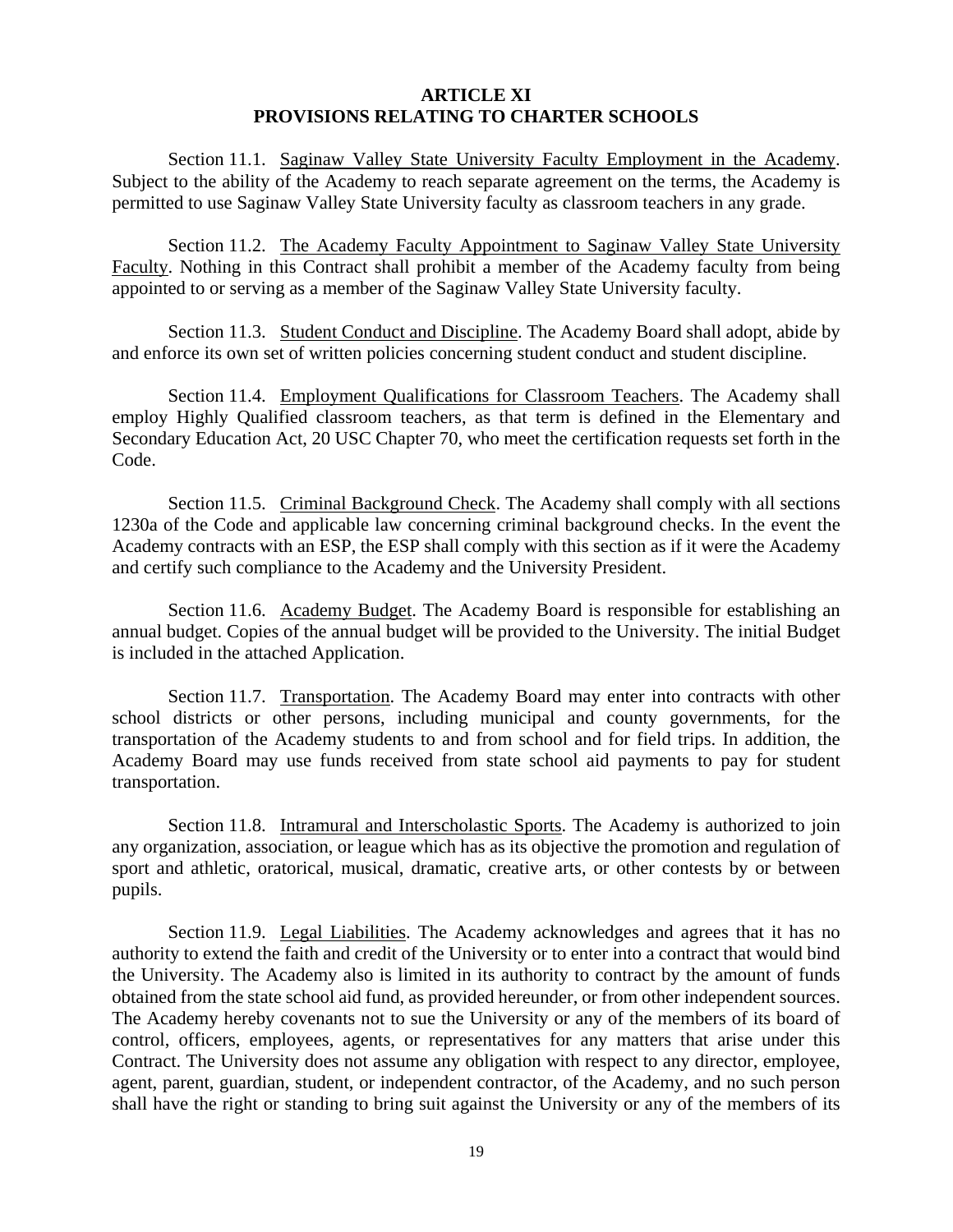Board of control, employees, agents, or independent contractors as a result of the issuing or revocation of this Contract.

Section 11.10. Lease and Occupancy and Safety Certificates. Upon request, the Academy shall provide to the University President (a) copies of its lease or deed for the premises in which the Academy shall operate; (b) copies of certificates of occupancy and safety which are required by law for the operation of a public school.

Section 11.11. Deposit of Public Funds by the Academy. The Academy shall deposit or invest all funds received by the Academy in a bank, savings and loan association, credit union, or other institution which is eligible to be a depository of the funds of a public school academy and in instruments permitted by law for such deposit and/or investment.

Section 11.12. Unprofessional Conduct Check. The Academy shall comply with all sections of the Code concerning unprofessional conduct checks for all staff positions. In the event the Academy contracts with an ESP, the ESP shall comply with same as if it were the Academy and certify such to the Academy and the University President.

### **ARTICLE XII INSURANCE AND INDEMNIFICATION**

Section 12.1. Insurance. The Academy Board shall insure the real and personal property of the Academy and shall purchase general liability insurance. The Academy may join with other public school academies to obtain real and personal property and casualty insurance if the Academy Board finds that such an association provides economic advantages to the Academy. The Academy shall list the University on the insurance policies as an additional named insured. In addition, the Academy shall send to the President copies of its insurance policies. The Academy may expend funds for payment of the cost of participation in an accident or medical insurance program to insure protection for pupils while attending school or participating in a school program or activity.

Section 12.2. Minimum Insurance Coverage. The Academy shall maintain at least the minimum insurance coverages required from time to time by University insurance providers, including but not limiting to, M.U.S.I.C. At the time of execution of this contract these coverages are as follows, and shall include coverage for sexual molestation and abuse:

- (a) General Liability: \$1 million per occurrence, \$2 million aggregate, PSA First Named Insured, SVSU Additional insured with primary and noncontributory coverage;
- (b) Automobile Liability: \$1 million per accident, PSA First Named insured, SVSU Additional insured with primary and noncontributory coverage;
- (c) Workers Compensation: Meeting statutory requirements with \$1 million Employers' Liability Limits;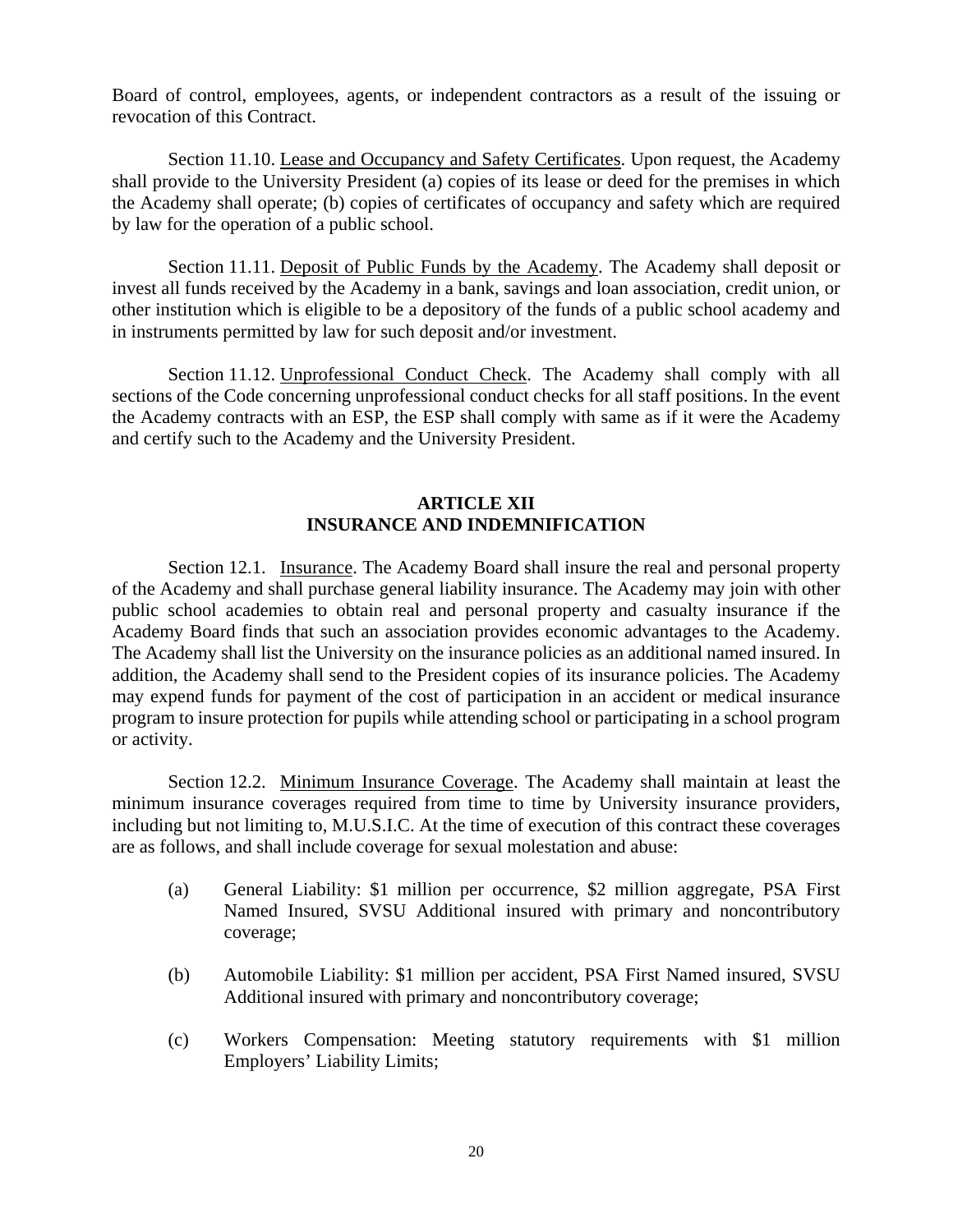- (d) School Leaders Errors and Omissions: \$1 million per occurrence, \$3 million aggregate, PSA First Named insured, SVSU Additional insured with primary and noncontributory coverage;
- (e) Crime (Including Employee Dishonesty coverage): \$500,000 per occurrence and third party coverage;
- (f) Umbrella: \$4 million limit and aggregate or unlimited aggregate at a \$2 million limit, PSA First Named insured, SVSU Additional insured with primary and noncontributory coverage.

Section 12.3. Additional Insurance Requirements. The Academy agrees that it shall maintain any and all insurance coverage required by the University. The Academy shall purchase additional coverage or policies if so requested by the University or required by the University's insurance providers or by law. The Academy agrees to enter into additional agreements regarding indemnification, insurance and subrogation that may be required by the University's insurance providers. The ESP shall purchase, and provide evidence to the University Board, insurance meeting the requirements set forth above (including the inclusion of coverage for sexual molestation and abuse), naming the Academy and the University as additional, named insureds. Any ESP Agreement shall require that such ESP (or employee leasing company) obtain insurance coverage similar to the insurance coverage required of the Academy hereunder.

Section 12.4. Indemnification. The parties acknowledge and agree that the University, its Trustees, members, officers, employees and agents are deemed to be third party beneficiaries for purposes of this Agreement. As third party beneficiaries, the Academy hereby promises to indemnify and hold harmless the University, its Trustees, members, officers, employees and agents from all claims, demands, or liability, including actual attorney fees, and related expenses on account of injury, losses, damage (both incidental and consequential), including, without limitation, claims arising from bodily injury, personal injury, sickness, disease, death, property loss or damage or any other losses of any kind whatsoever and not caused by the sole negligence of the University, which arise out of or are in any manner connected with the University's approval of the Academy's application or the issuance of this Contract, the Academy's preparation for and operation of a public school, or which are incurred as a result of reliance by the University. The parities expressly acknowledge and agree that the University and its Trustees, members, officers, employees or agents may commence legal action against either party to enforce the rights set forth in this Agreement. Any ESP Agreement entered into between the Academy and an ESP shall likewise contain this promise to indemnify the University and its Trustees, members, officers, employees and agents by the ESP.

### **ARTICLE XIII GENERAL TERMS**

Section 13.1. Notices. Any and all notices permitted or required to be given hereunder shall be deemed duly given: (i) upon actual delivery, if delivery is by hand; or (ii) upon receipt by the transmitting party of confirmation or answer back if delivery is by facsimile, telex or telegram; or (iii) upon delivery into United States mail if delivery is by postage paid first class mail. Each such notice shall be sent to the respective party at the address indicated below or to any other person or address as the respective party may designate by notice delivered pursuant hereto: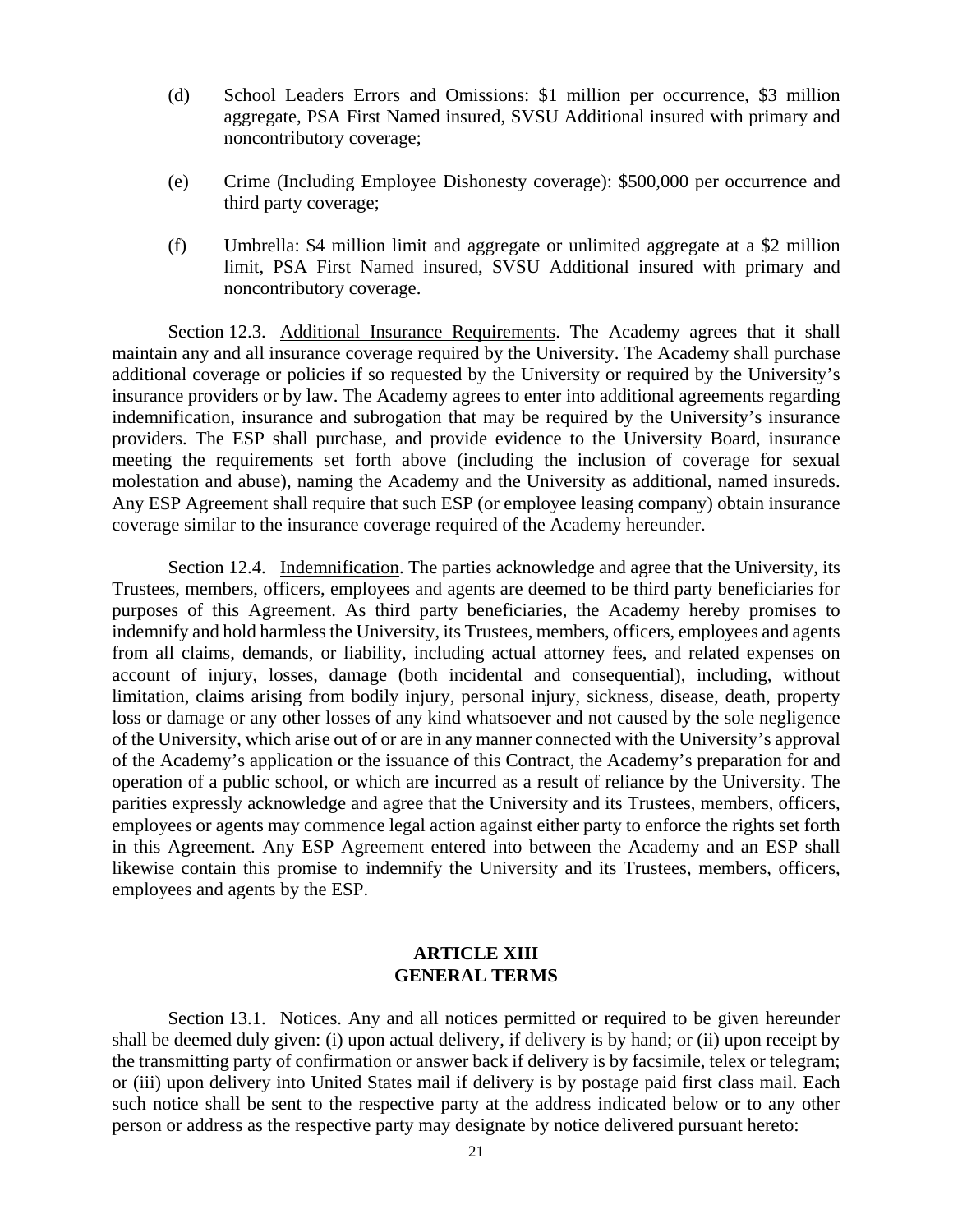If to Saginaw Valley State University Board of Control: **Director**  School/University Partnership Office Saginaw Valley State University 7400 Bay Road University Center, Michigan 48710

with a copy to:

 Dykema Gossett, PLLC Leonard Wolfe 201 Townsend Street, Suite 900 Lansing, Michigan 48933

If to Academy:

 Board President Branch Line School 16360 Hubbard Street Livonia, Michigan 48154

Section 13.2. Severability. If any provision in this Contract is held to be invalid or unenforceable, it shall be ineffective only to the extent of the invalidity, without affecting or impairing the validity and enforceability of the remainder of the provision or the remaining provisions of this Contract. If any provision of this Contract shall be or become in violation of any local, state, or federal law, such provision shall be considered null and void, and all other provisions shall remain in full force and effect.

Section 13.3. Successors and Assigns. The terms and provisions of this Contract are binding on and shall inure to the benefit of the parties and their respective successors and permitted assigns.

Section 13.4. Entire Contract. This Contract sets forth the entire agreement between the University Board and the Academy with respect to the subject matter of this Contract. All prior application materials, contracts, representations, statements, negotiations, understandings, and undertakings are superseded by this Contract.

Section 13.5. Assignment. This Contract is not assignable by either party without the prior written consent of the other party.

Section 13.6. Non-Waiver. Except as provided herein, no term or provision of this Contract shall be deemed waived and no breach or default shall be deemed excused, unless such waiver or consent shall be in writing and signed by the party claimed to have waived or consented. No consent by any party to, or waiver of, a breach or default by the other, whether expressed or implied, shall constitute a consent to, waiver of, or excuse for any different or subsequent breach or default.

Section 13.7. Construction. This Contract shall be construed fairly as to both parties and not in favor of or against either party, regardless of which party prepared the Contract.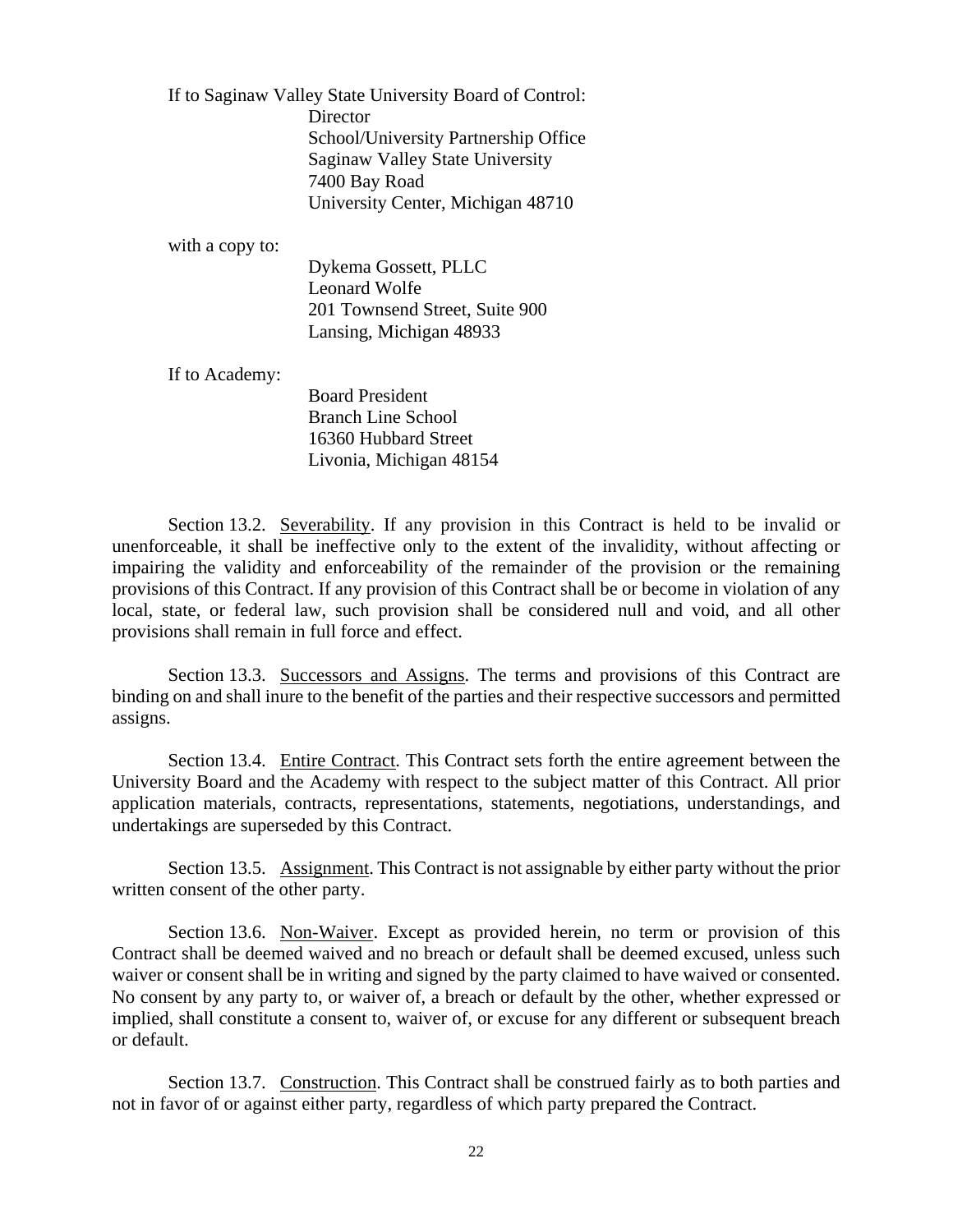Section 13.8. Force Majeure. If any circumstances occur which are beyond the control of the parties, which delay or render impossible the obligations of one or both of the parties, the parties' obligations to perform such services shall be postponed for an equivalent period of time or shall be canceled, if such performance has been rendered impossible by such circumstances.

Section 13.9. No Third Party Rights. This Contract is made for the sole benefit of the Academy and the University. Except as otherwise expressly provided, nothing in this Contract shall create or be deemed to create a relationship between the parties hereto, or either of them, and any third person, including a relationship in the nature of a third party beneficiary or fiduciary.

Section 13.10. Non-agency. It is understood that the Academy is not the agent of the University.

Section 13.11. Governing Law. This Contract shall be governed and controlled by the laws of the State of Michigan as to interpretation, enforcement, validity, construction, and effect, and in all other respects.

Section 13.12. Counterparts. This Contract may be executed in any number of counterparts. Each counterpart so executed shall be deemed an original, but all such counterparts shall together constitute one and the same instrument.

Section 13.13. Term of Contract. This Contract shall commence on July 1, 2018, and shall remain in full force and effect for a period of four (4) academic years, ending June 30, 2022, unless sooner terminated according to the terms hereof. The Contract may be renewed or extended, and, under such circumstances, the length of any Contract renewal or extension may vary, as determined in the University's sole and absolute discretion. The University President shall ascertain the success that the Academy has achieved in the implementation of its Educational Program using, in part, the reports provided under Section 6.3, the results it obtains through reported data from pupil assessments and the Academy's annual education report and use these results to inform his/her decision regarding renewal, extension and/or termination. Such decisions shall, nevertheless, be subject to his/her sole and absolute discretion. The most important factor that the University will consider in contemplating the renewal of the Academy's Contract will be increases in academic achievement for all groups of pupils as measured by assessments and other objective criteria.

Section 13.14. University Board General Policies on Charter Schools Shall Apply. Notwithstanding any provision of this Contract to the contrary, if the University Board adopts additional general policies clarifying procedure and the requirements applicable to public school academics under this contract, the University Board's general policies as from time to time amended will automatically apply to the Academy after thirty (30) days' notice, provided they are not inconsistent with provisions of this Contract. The Academy shall comply with all such policy statements and operating guidelines prepared by the University and/or the University Board.

Section 13.15. Compliance with All Applicable Law. The execution of this contract is by a duly-authorized member of the Academy Board and the signator and Academy Board certify compliance by the Academy and the Academy Board with the terms and conditions of this Contract and all applicable law.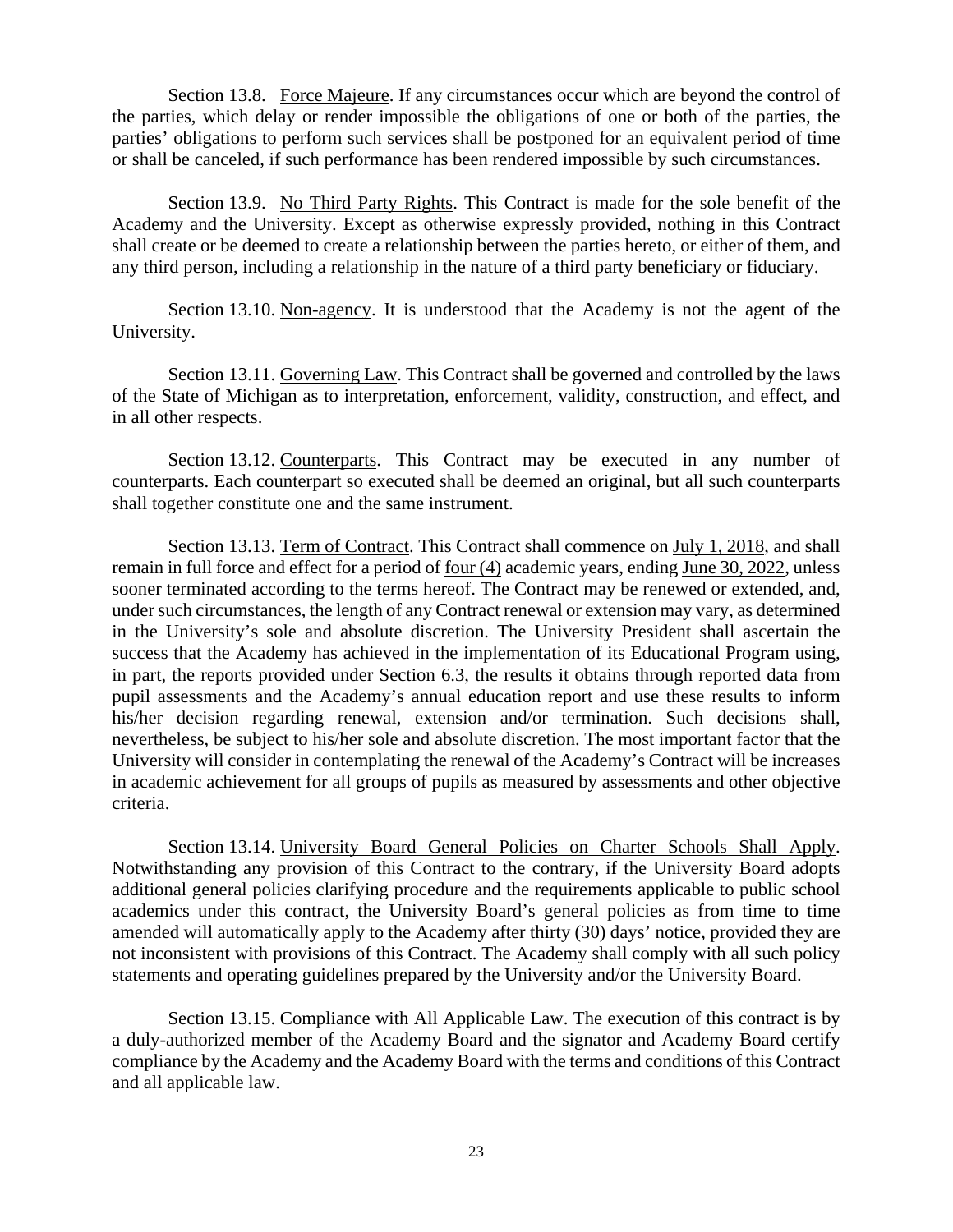Section 13.16. Contract Submission to MDE. This Contract shall be submitted to the Michigan Department of Education within ten (10) days of issuance.

 The undersigned have read, understand, and agree to comply with and be bound by the terms and conditions set forth in this Contract.

# (SIGNATURES ON NEXT PAGE)